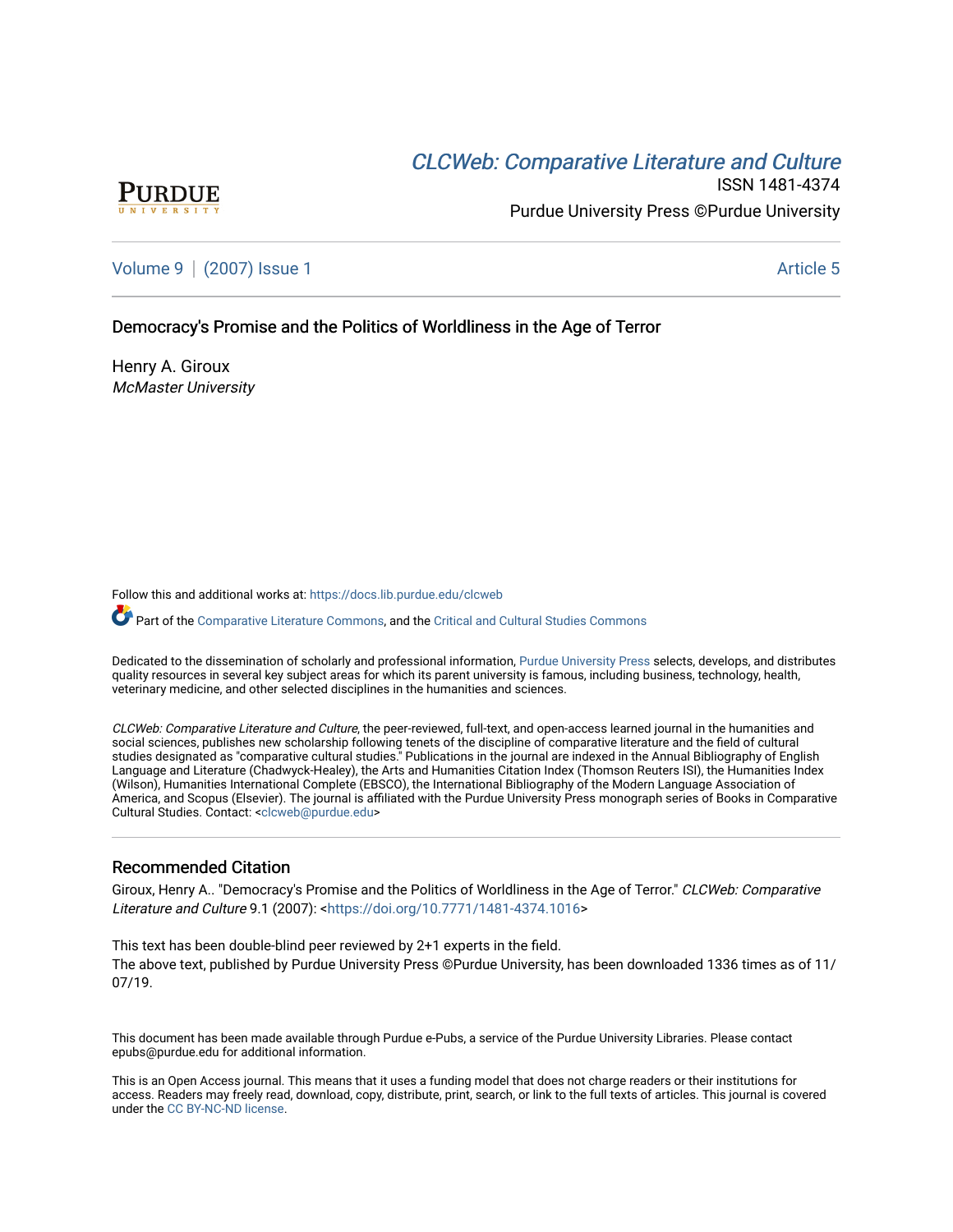**PURDUE** 

UNIVERSITY PRESS <http://www.thepress.purdue.edu>



ISSN 1481-4374 <http://docs.lib.purdue.edu/clcweb> Purdue University Press ©Purdue University

CLCWeb: Comparative Literature and Culture, the peer-reviewed, full-text, and open-access learned journal in the humanities and social sciences, publishes new scholarship following tenets of the discipline of comparative literature and the field of cultural studies designated as "comparative cultural studies." In addition to the publication of articles, the journal publishes review articles of scholarly books and publishes research material in its Library Series. Publications in the journal are indexed in the Annual Bibliography of English Language and Literature (Chadwyck-Healey), the Arts and Humanities Citation Index (Thomson Reuters ISI), the Humanities Index (Wilson), Humanities International Complete (EBSCO), the International Bibliography of the Modern Language Association of America, and Scopus (Elsevier). The journal is affiliated with the Purdue University Press monograph series of Books in Comparative Cultural Studies. Contact: <clcweb@purdue.edu>

# Volume 9 Issue 1 (March 2007) Article 5 Henry A. Giroux,

"Democracy's Promise and the Politics of Worldliness in the Age of Terror"

<http://docs.lib.purdue.edu/clcweb/vol9/iss1/5>

Contents of CLCWeb: Comparative Literature and Culture 9.1 (2007) Thematic Issue Representing Humanity in an Age of Terror Edited by Sophia A. McClennen and Henry James Morello <http://docs.lib.purdue.edu/clcweb/vol9/iss1/>

Abstract: In his article, "Democracy's Promise and the Politics of Worldliness in the Age of Terror," Henry A. Giroux draws attention to how the crisis in US-American democracy has been heralded and exacerbated by the nation's increasing skepticism -- or even overt hostility -- toward the educational system. Part of such a challenge means that educators, artists, students, and others need to rethink and affirm the important presupposition that higher education is integral to fostering the imperatives of an inclusive democracy and that the crisis of higher education must be understood as part of the wider crisis of politics, power, and culture. In an effort to rescue the possibility of political engagement and to emphasize the civic role of academia, Giroux examines the work of two major public intellectuals: Jacques Derrida and Edward Said. Giroux then connects Derrida's project of addressing the promise of democracy to Said's notion of worldliness. Focusing on Said's linkage of worldliness and wakefulness, Giroux argues that at the heart of opposing the new authoritarianism is making pedagogy and education central to the political tasks of reclaiming public space, rekindling the importance of public connectedness, and infusing civic life with the importance of a democratic worldly vision.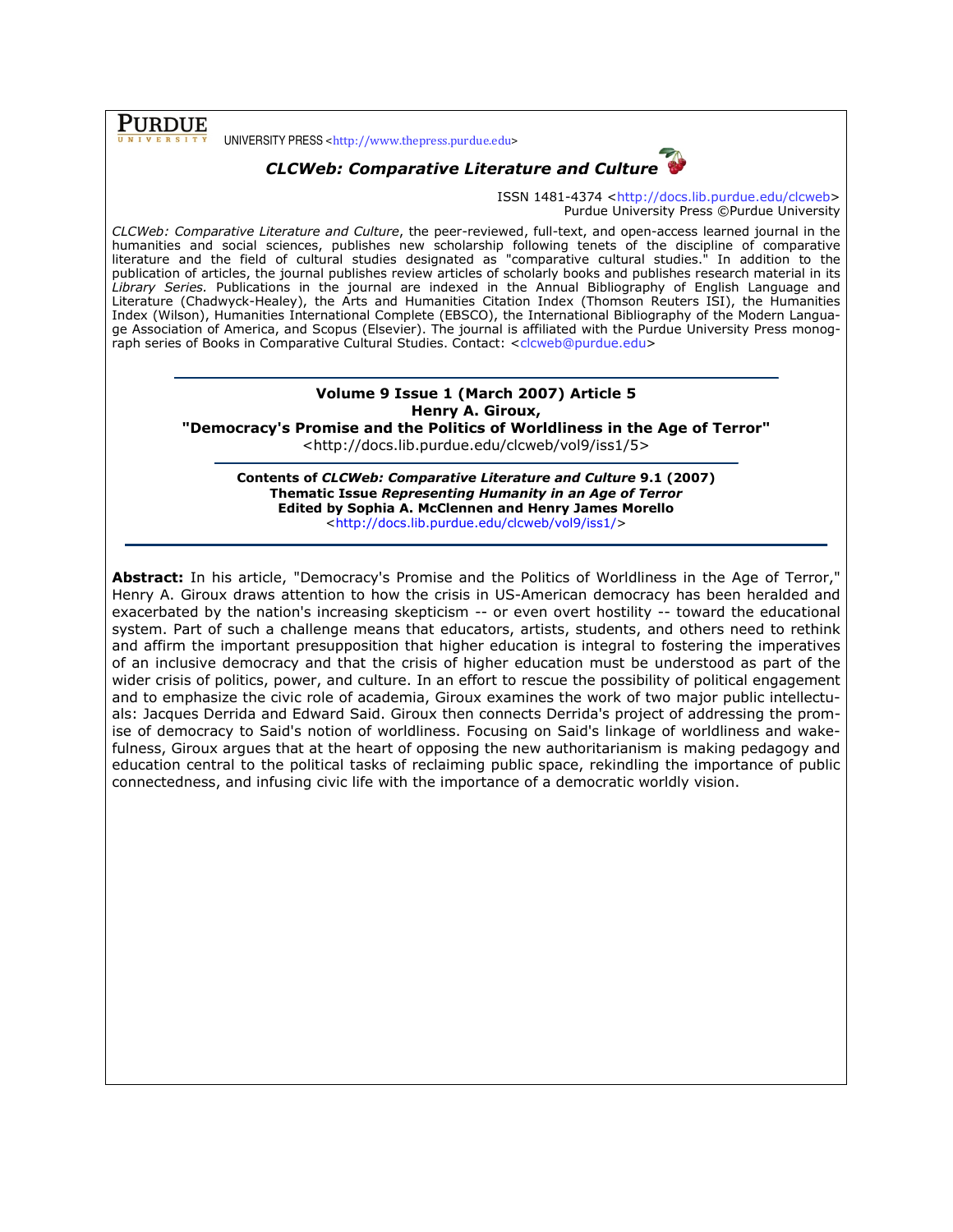Henry A. Giroux, "Democracy's Promise and the Politics of Worldliness in the Age of Terror" page 2 of 16 CLCWeb: Comparative Literature and Culture 9.1 (2007): <http://docs.lib.purdue.edu/clcweb/vol9/iss1/5> Thematic Issue, Representing Humanity in an Age of Terror. Ed. Sophia A. McClennen and Henry James Morello

#### Henry A. GIROUX

#### Democracy's Promise and the Politics of Worldliness in the Age of Terror

It has become commonplace to acknowledge that post-civil rights America is characterized by a declining interest in and misgiving about mainstream national politics. In a society in which the public sphere is largely characterized by a culture of fear and the public realm is largely accredited through the discourse of consumerism, politics is largely emptied of any substance (see Bauman Consuming Life). Similarly, the space of official politics increasingly appears utterly corrupt and inhabited by rightwing ideologues who in their Taliban-like orthodoxy exhibit a deep disdain for debate, dialogue, and democracy itself. What is much less discussed is the way this crisis in American democracy has been heralded and exacerbated by the nation's increasing skepticism -- or even overt hostility -- toward the educational system, if not critical thought itself (see Giroux and Searls Giroux). Prepackaged knowledge produced by the dominant media along with reified representations of government Orwellian newspeak work aggressively to usurp critical consciousness and impede democratic critique and social engagement. Cynicism about politics and skepticism about education have become mutually reinforcing tendencies that to be understood must be analyzed in tandem. Emptied of any appreciable content, democracy is imperiled as individuals are unable to translate their privately suffered misery into broadly shared public concerns and collective action. As the structures of public space and the sites for producing engaged citizens are mutated, commercialized, and militarized, the crushing effects of domination spread out to all aspects of society and war and violence increasingly become the primary organizing principle of politics (see Hardt and Negri).

 The promise of democracy in the United States appears to be receding as the dark clouds of authoritarianism increasingly spread through every facet of state and civil society (see Giroux, Against the New Authoritarianism). Under such circumstances, the prevalence of war and violence is evident not only in the ongoing and ill-fated wars in Iraq and Afghanistan, but also in the increasing assault being waged at home on democratic values, social provisions, and increasingly on all of those populations considered either unpatriotic because they do not conform to the dictates of an imperial presidency or disposable because they have been relegated to the human waste of global neoliberalism. The war at home has given rise not only to a crushing attack on civil liberties -- most evident in the passing of the Military Commissions Act of 2006, which conveniently allows the Bush administration to detain indefinitely anyone deemed an enemy combatant while denying them recourse to the traditional right to challenge his or her detention through legal means -- but also to an assault on those populations now considered disposable and redundant under the logic of a ruthless market fundamentalism.

 While the United States has never been free of repression, there is a special viciousness that marks the current regime. War, violence, and an attack on human rights coupled with the assault on the social state and the rise of an all-encompassing militarism make this government stand out for its anti-democratic policies. The varied populations made disposable under a militarized neoliberalism occupy a globalized space of ruthless politics in which the categories of "citizen" and "democratic representation," once integral to national politics, are no longer recognized. In the past, people who were marginalized by class and race could at least expect a modicum of support from the government, either through an array of limited social provisions or because they still had some value as part of a reserve army of unemployed labor. That is no longer true. With social dynamics now organized according to a remorseless neoliberal ideology, there has been a shift away from working toward getting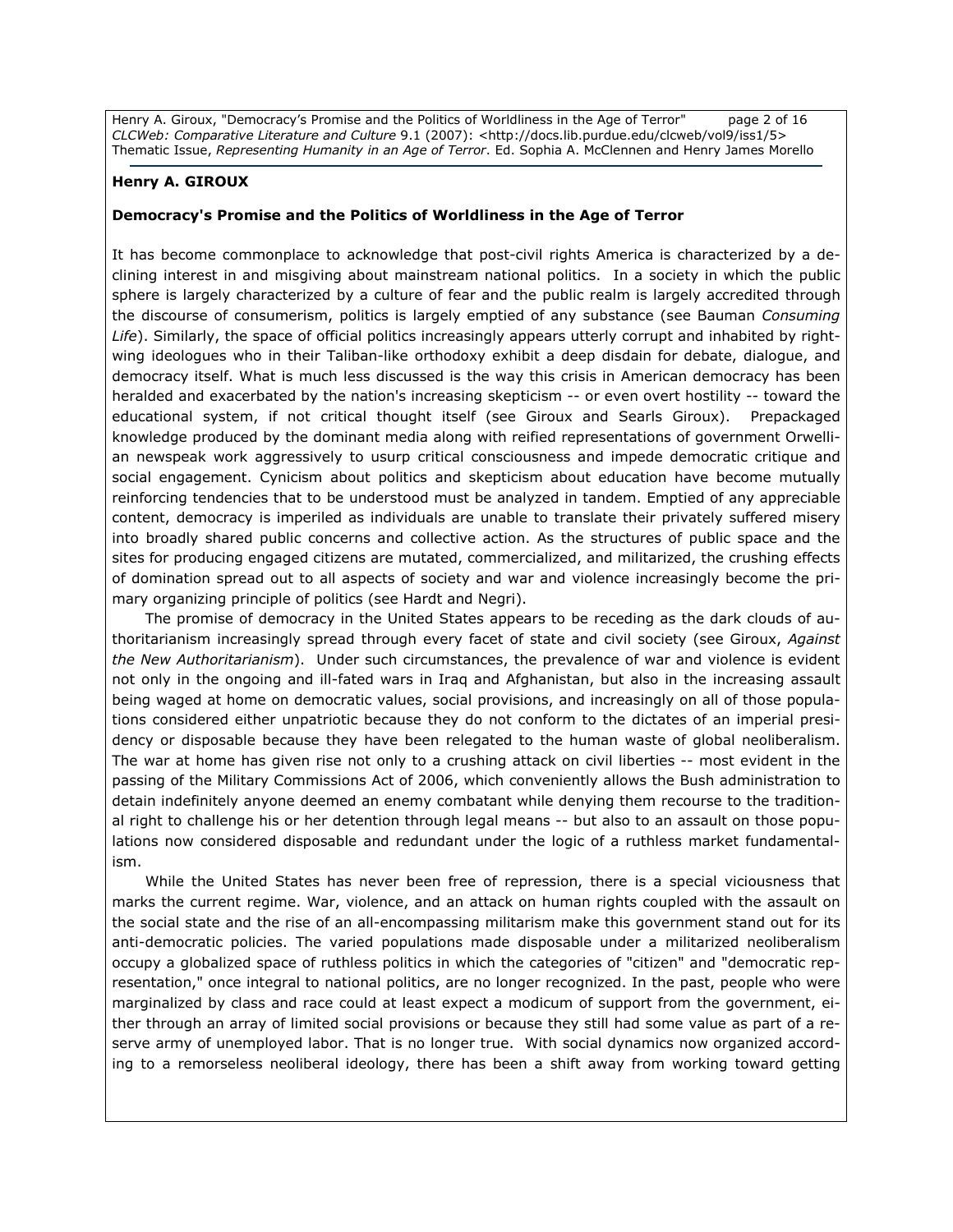Henry A. Giroux, "Democracy's Promise and the Politics of Worldliness in the Age of Terror" page 3 of 16 CLCWeb: Comparative Literature and Culture 9.1 (2007): <http://docs.lib.purdue.edu/clcweb/vol9/iss1/5> Thematic Issue, Representing Humanity in an Age of Terror. Ed. Sophia A. McClennen and Henry James Morello

ahead to the much more deadly task of struggling to stay alive. Many now argue that this new form of biopolitics is conditioned by a permanent state of class and racial exception in which, as Achille Mbembe asserts, "vast populations are subject to conditions of life conferring upon them the status of living dead" (40).

Disposable populations are less visible, relegated to the frontier zones of relative invisibility and removed from public view. Such populations are often warehoused in schools that resemble boot camps, dispersed to dank and dangerous work places far from the enclaves of the tourist industries, incarcerated in prisons that privilege punishment over rehabilitation, or consigned to a life of permanent unemployment. Rendered redundant as a result of the collapse of the social state, a pervasive racism, growing disparities in income and wealth, and a take-no-prisoners neoliberalism, increasing numbers of individuals and groups are being demonized and criminalized.

In the United States, a war is not only being waged abroad, but also at home. This is largely a silent war against poor young people, who are increasingly being treated as a generation of suspects and warehoused in substandard schools, and people of color and immigrants, whose civil rights are not only being abused on an unprecedented level, but who are also being incarcerated at alarming rates. These groups are not the only targets. Universities are accused of being soft on terrorism; dissident artists are increasingly branded as un-American because of their critiques of the Bush administration; homophobia has become the poster-ideology of the Republican Party; and a full-fledged assault on women's reproductive rights is being championed by Bush's evangelical supporters -- most evident in Bush's Supreme Court appointments. While the legal rights and support services of people of color, the poor, youth, the middle class, the elderly, gays, and women are being attacked, the current administration is supporting a campaign to collapse the boundaries between the church and state to the extent that even liberal critics such as Frank Rich believe that the United States has teetered on the verge of becoming a fundamentalist theocracy (8).

 Under the spectre of an emerging authoritarianism, civic engagement appears impotent and public values are rendered invisible in light of the growing power of the government and multinational corporations not only to shape the content of most mainstream media, but also increasingly to privatize and commercialize non-commodified public spaces. For many people today, citizenship has become reduced to the act of buying and selling commodities rather than increasing the scope of their freedoms and rights in order to expand the operations of a substantive democracy. An incessant assault on critical thinking itself and a rising bigotry have undercut the possibility for providing a language in which vital social institutions can be defended as a public good. Moreover, as social visions of equity recede from public memory, unfettered brutal self-interest and greed combine with retrograde social polices to make security and safety a top domestic priority. Unfortunately, the university offers no escape and little resistance. Instead, the humanistic knowledge and values of the university are being excised as higher education becomes increasingly corporatized, militarized, and stripped of its democratic functions. The appeal to excellence by university CEOs functions like a corporate logo hyping efficiency while denuding critical thought and scholarship of any intellectual and political substance. In the corporate university, academics are now expected to be academic entrepreneurs whose value largely depends on the grant money they attract, rather than the quality of education they offer to students (see Giroux and Searls Giroux). As the university is annexed by defense, corporate, and national security interests, critical scholarship is replaced by knowledge for either weapons research or commercial profits, just as the private intellectual now replaces the public intellectual and the public relations intellectual supplants the engaged intellectual in the wider culture. In addition, faculty are increasingly downsized, turned into an army of part-time workers who are overworked and underpaid,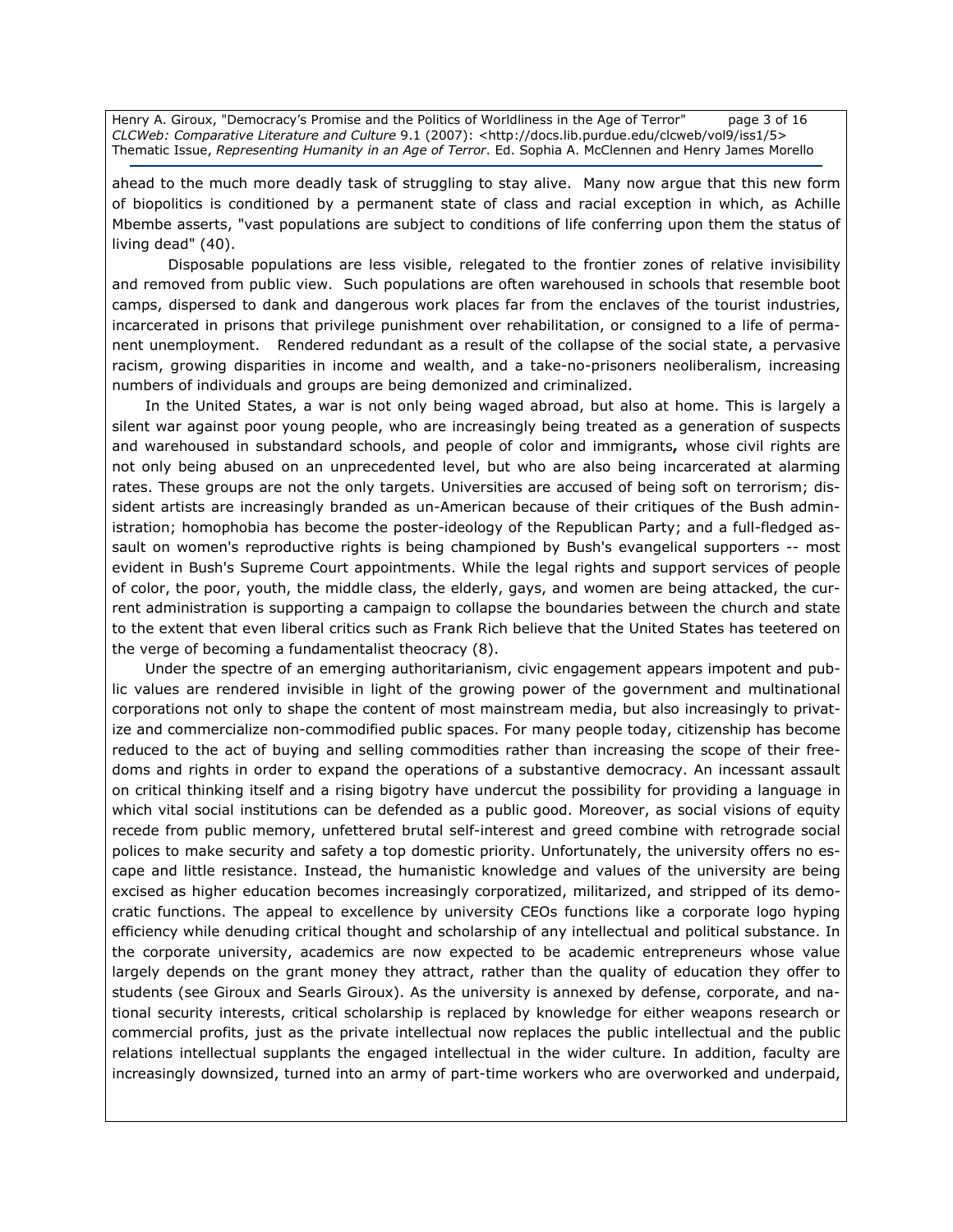Henry A. Giroux, "Democracy's Promise and the Politics of Worldliness in the Age of Terror" page 4 of 16 CLCWeb: Comparative Literature and Culture 9.1 (2007): <http://docs.lib.purdue.edu/clcweb/vol9/iss1/5> Thematic Issue, Representing Humanity in an Age of Terror. Ed. Sophia A. McClennen and Henry James Morello

just as graduate students are reduced to wage slavery as they take over many undergraduate teaching functions. It is important to note that such attacks on higher education in the U.S. come not only from a market-based ideology that would reduce education to training and redefine schools as investment opportunities, they also come from conservative Christian organizations such as the American Family Association, conservative politicians, and right-wing think tanks, all of whom have launched an insidious attack on peace studies, women's studies, Middle Eastern Studies, critical pedagogy, and any field "which generates critical inquiry and thought often in opposition to the aims of the U.S. State" and the Bush regime (Paik 38). These are the same groups who believe that gay married couples are terrorists, while saying nothing about U.S. involvement in the torture and abuse at Abu Ghraib prison (or any of the other secret prisons run by the CIA) or the U.S. policy of Extraordinary Rendition that allows the CIA to kidnap people and send them to authoritarian countries to be tortured.

 The frontal nature of such attacks against both dissent and critical education can also be seen in attempts by conservative legislators in Ohio, Pennsylvania, and a number of other states to pass bills such as the Academic Bill of Rights which argues that academics should be hired on the basis of their conservative ideology in order not only to balance out faculties dominated by left-wing professors, but also to control what conservative students are taught, allegedly immunizing them against ideas that might challenge or offend their ideological comfort zones. Professors who address critical issues in their classrooms that unsettle and hold accountable any commonsense assumption that favors rightwing ideology are condemned for teaching propaganda. For instance, the governor of Colorado called for the firing of Professor Ward Churchill because of an essay he wrote shortly after 9/11 in which he condemned U.S. foreign policy. Ward was formally fired in August 2007. Additionally, U.S. congressman Anthony Weiner from New York called for the firing of Joseph Massad, a Columbia University professor, who has been critical of Israeli policies against Palestinians. Norman Finklestein was denied tenure at DePaul University because of his criticism of the Israeli state. Professor Nadia Abu El-Haj, an anthropologist who is up for tenure at Barnard College, and Wadie Said (son of Edward Said), also up for tenure, are under attack by a number of pro-Israel groups for their scholarship on the Israeli-Palestinian conflict and have mobilized campaigns in an effort to have tenure denied to both scholars. In spite of such fierce attacks on Professor El-Haj, Barnard College recently granted her tenure. Of course, such attacks are not limited to academics. New York Times columnist Thomas Friedman called upon the State Department to draw up a blacklist of those critics he calls "excuse makers," which includes those who believe that U.S. actions are the root cause of violence. According to Friedman, "These excuse makers are just one notch less despicable than the terrorists and also deserve to be exposed"

(<http://www.nytimes.com/2005/07/22/opinion/22friedman.html?ex=1279684800&en=17fb5beb19b 09d86&ei=5090&partner=rssuserland&emc=rss>). This kind of McCarthyite babble has become so commonplace in the United States that it is championed by a famous columnist in one of the world's leading newspapers. Challenging the current conservative wisdom -- that is, holding views at odds with official orthodoxy -- has now become the grounds for either being labeled as un-American, dismissed from one's job, or being put on a government blacklist.

 Higher education has also been attacked by right-wing ideologues such as David Horowitz and Lynne Cheney who view it as the "weak link" in the war against terror and a potential fifth column. (This charge comes from a report issued by the conservative group, American Council of Trustees and Alumni ACTA), founded by Lynne Cheney (spouse of Vice-President Dick Cheney) and Joseph Lieberman (Independent Democratic senator) (see Martin and Neal <http://www.goacta.org/publications/Reports/defciv.pdf>; ACTA also posted on its website a list of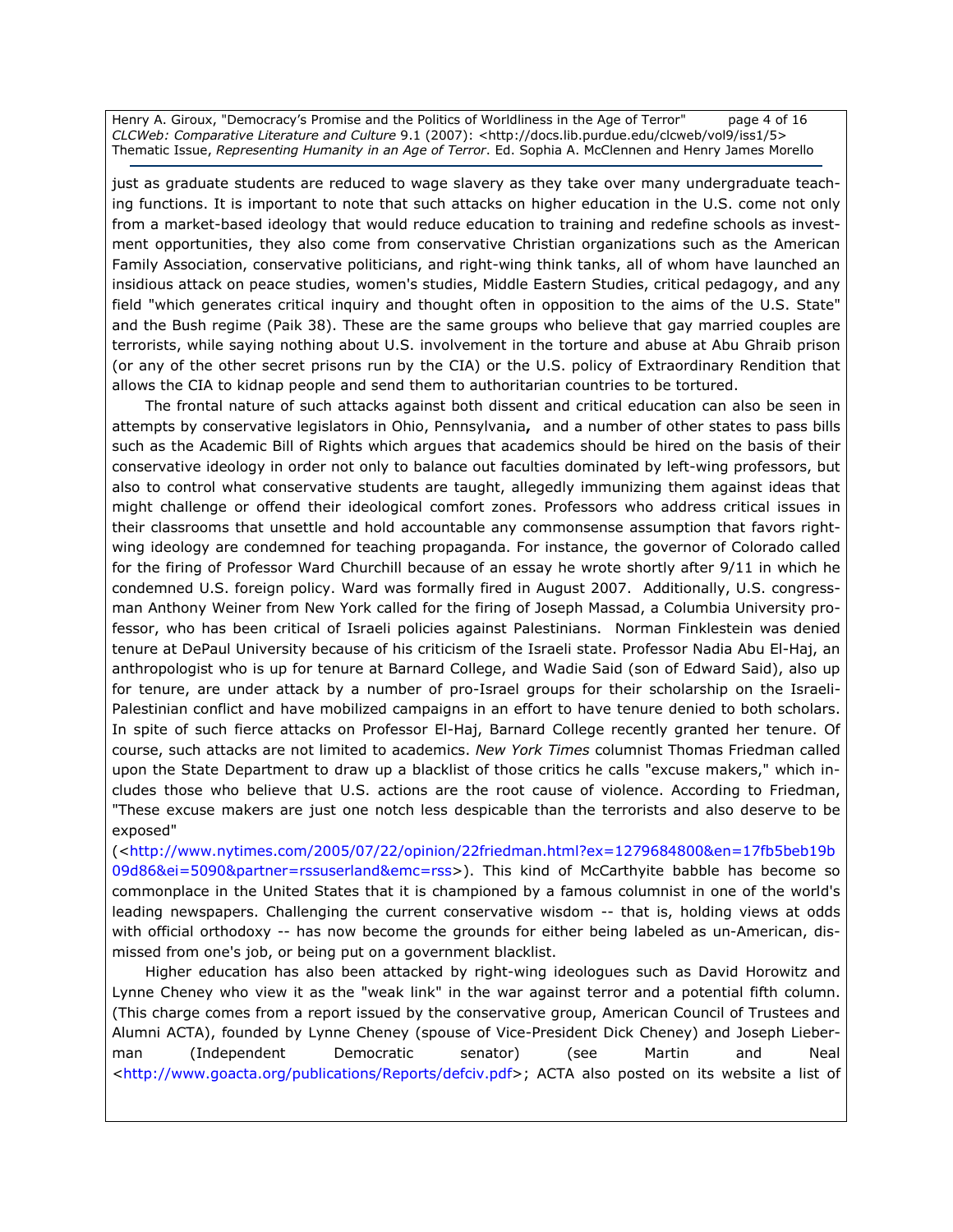Henry A. Giroux, "Democracy's Promise and the Politics of Worldliness in the Age of Terror" page 5 of 16 CLCWeb: Comparative Literature and Culture 9.1 (2007): <http://docs.lib.purdue.edu/clcweb/vol9/iss1/5> Thematic Issue, Representing Humanity in an Age of Terror. Ed. Sophia A. McClennen and Henry James Morello

115 statements made by allegedly "un-American Professors"). Horowitz, in particular, acts as the figurehead for various well-funded and orchestrated conservative student groups such as the Young Americans and College Republicans, which perform the groundwork for his "Academic Bill of Rights" policy efforts that seek out juicy but rare instances of "political bias" -- whatever that is or however it might be defined -- in college classrooms (Horowitz's books trade in racist accusations, the ongoing claim that almost anyone who criticizes the Bush administration hates the U.S., and accuses critics of the Iraq war of getting US citizens killed in Iraq. His highly publicized book, The Professors: The 101 Most Dangerous Academics in America, purports to name and expose those left-wing professors who hate the U.S., the military, and give comfort to terrorists). These efforts have resulted in considerable sums of public money being devoted to hearings in multiple state legislatures, most recently in Pennsylvania, in addition to helping impose, as the Chronicle of Higher Education put it, a "chilly climate" of self-policing of academic freedom and pedagogy (see "Forum"). At the University of California, Los Angeles (UCLA), the Bruin Alumni Association posted on its website an article called "The Dirty Thirty" which targets what it calls the university's "most radical professors" ("The Dirty Thirty" <http://www.uclaprofs.com/articles/dirtythirty.html>). The group is headed by right-wing ideologue Andrew Jones, an ex-student and former chairperson of UCLA's Bruin Republicans student group and has as its mission the task of exposing and combating "an exploding crisis of political radicalism on campus" ("The Dirty Thirty" <http://www.uclaprofs.com/articles/dirtythirty.html>). Jones's extremism is even too much for his old boss, Horowitz, who once fired Jones for pressuring "students to file false reports about leftists" (Fogg <http://chronicle.com/daily/2006/01/2006011904n.htm>). The Bruin Alumni Association does more than promote "McCarthy-like smears," intolerance, and antiintellectualism through a vapid appeal for "balance," it also offered initially hundred dollar prizes to any students willing to provide information on their teacher's political views. Of course, such practices have less to do with protesting genuine demagoguery than with attacking any professor who might raise critical questions about the status quo or hold the narratives of power accountable (for a much more detailed account of this type of attack on higher education, see Giroux, The University in Chains). Illegal and unethical spying at the national level rather than being condemned by right-wing students such as Jones now seems to offer yet another strategy to harass professors, insult students by treating them as if they are mindless, and provide a model for student participation in the classroom that mimics tactics used by fascist and Nazi plants in the 1930s.

 In spite of their present embattled status and the inroads made by corporate power, the defense industries, and the neoconservative Right, universities and colleges remain uniquely placed to prepare students to both understand and influence the larger educational forces that shape their lives. As Edward Said observes, "It is still very fortunately the case, however, that the American university remains the one public space available to real alternative intellectual practices: no institution like it on such a scale exists anywhere else in the world today" (Said, Humanism 72-73). Such institutions by virtue of their privileged position, division of labor, and alleged dedication to freedom and democracy also have an obligation to draw upon those traditions and resources capable of providing a critical, liberal, and humanistic education to all students in order to prepare them not only for a society in which information and power have taken on new and potent dimensions, but also for confronting the rise of a disturbing number of anti-democratic tendencies in the most powerful country in the world and elsewhere across the globe. Part of a such a challenge means that educators, artists, students, and others need to rethink and affirm the important presupposition that higher education is integral to fostering the imperatives of an inclusive democracy and that the crisis of higher education must be understood as part of the wider crisis of politics, power, and culture.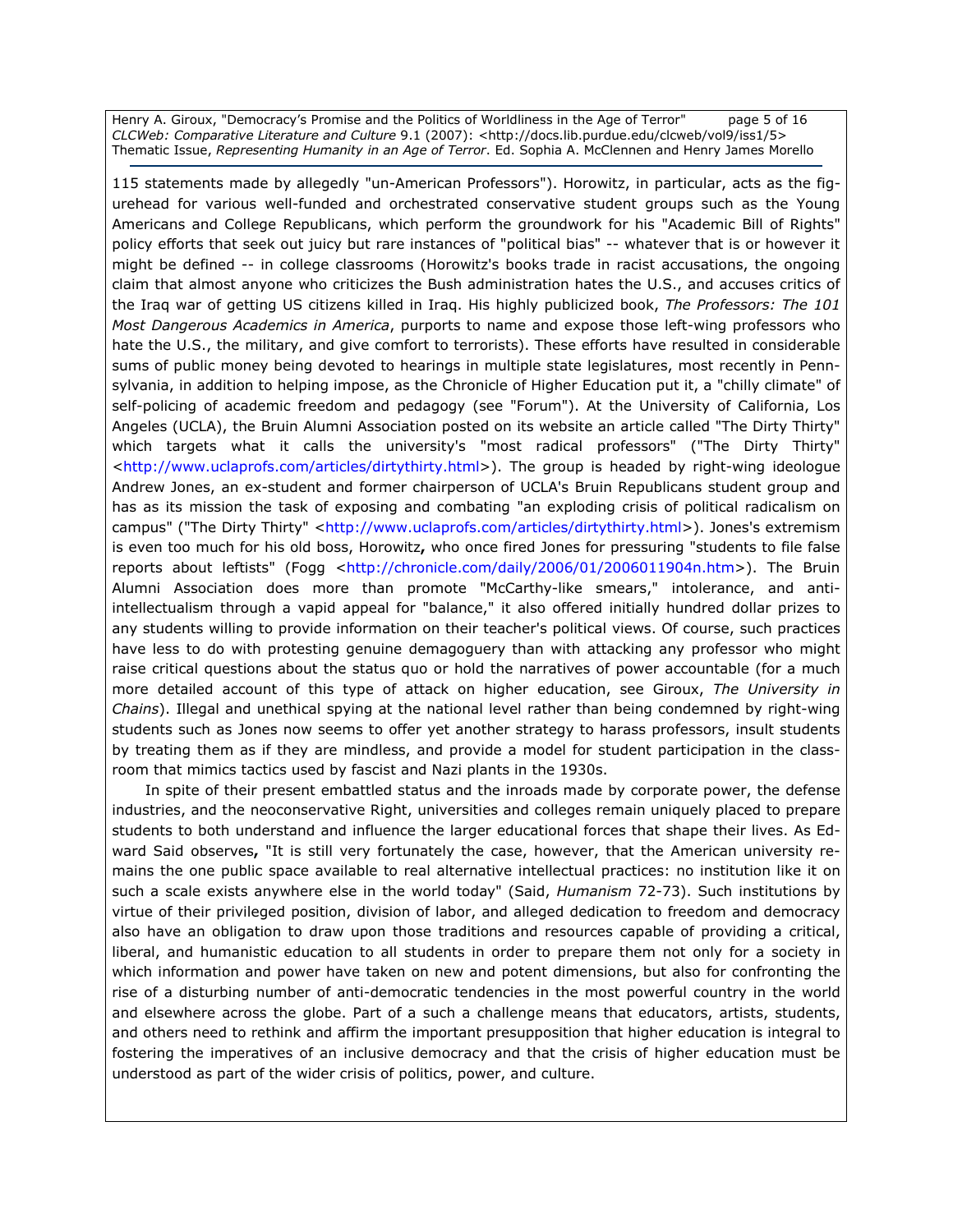Henry A. Giroux, "Democracy's Promise and the Politics of Worldliness in the Age of Terror" page 6 of 16 CLCWeb: Comparative Literature and Culture 9.1 (2007): <http://docs.lib.purdue.edu/clcweb/vol9/iss1/5> Thematic Issue, Representing Humanity in an Age of Terror. Ed. Sophia A. McClennen and Henry James Morello

 Jacques Derrida has argued that democracy contains a promise of what is to come and that it is precisely in the tension between the dream and the reality of democracy that a space of agency, critique, and education opens up and signals both the normative and political character of democracy (253). For Derrida, "the inherited concept of democracy is the only one that welcomes the possibility of being contested, of contesting itself, of criticizing and indefinitely improving itself" (qtd. in Borradori 121). But, as Derrida was well aware, if democracy contains a promise and is to open on to a future, it necessitates both intellectually and politically pedagogical practices and interventions creating the conditions for educating citizens who have the knowledge and skills to participate in public life, question institutional authority, and engage the contradiction between the reality and promise of a global democracy. For Derrida, democracy must not only contain the structure of a promise, it must also be nurtured in those public spaces in which "the unconditional freedom to question" becomes central to any viable definition of individual and social agency (233). At stake here is the recognition that if democracy is to become vital, it needs to create citizens who are critical, interrogate authority, hold existing institutions accountable for their actions, and are able to assume public responsibility through the very process of governing (Castoriadis, "Democracy" 10). Hence, for Derrida, higher education is one of the few public spaces left where unconditional resistance can be both produced and subjected to critical analysis. In Derrida's perspective, the university "should thus be a place in which nothing is beyond question, not even the current and determined figure of democracy, and not even the traditional idea of critique" (253). The role of the university in this instance, and particularly the humanities, should be to create a culture of questioning and resistance aimed at those ideologies, institutions, social practices and "powers that limit democracy to come" (253). Derrida's views on higher education and democracy raise important questions about not only the purpose of higher education but also what it means for academics to address what the sociologist Zygmunt Bauman calls "taking responsibility for our responsibility" (qtd. in Bunting, <http:/books.guardian.co.uk/print/0,3858,4640858,00.html>).

 Part of the struggle for viewing the university as a democratic public sphere and a site of struggle against the growing forces of militarism, corporatism, neoconservatism, and the religious fundamentalism of the Christian right demands a new understanding of what it means to be a public intellectual which, in turn, suggests a new language for politics itself. Central to such a challenge is the necessity to define intellectual practice "as part of an intricate web of morality, rigor and responsibility" that enables academics to speak with conviction, enter the public sphere in order to address important social problems, and demonstrate alternative models for what it means to bridge the gap between higher education and the broader society (Roy 6). This is a notion of intellectual practice that refuses both the instrumentality and privileged isolation of the academy, while affirming a broader vision of learning that links knowledge to the power of self-definition and the capacities of administrators, academics, students, and artists to expand the scope of democratic freedoms, particularly as they address the crisis of the social as part and parcel of the crisis of democracy itself. This is the kind of intellectual practice that is attentive to the suffering of others and "will not allow conscience to look away or fall asleep" (Said, Humanism 143). Cornel West has arqued that we need to analyze those dark forces shutting down democracy but "we also need to be very clear about the vision that lures us toward hope and the sources of that vision" (18). In taking up this challenge, Said is particularly relevant because his work embodied both a particular kind of politics and a specific notion of how intellectuals should engage public life. For Said, worldliness connects texts, knowledge, representations, and intellectual practice to the world. He writes: "Worldliness -- by which I mean at a more precise cultural level that all texts and all representations were in the world and subject to its numerous heterogene-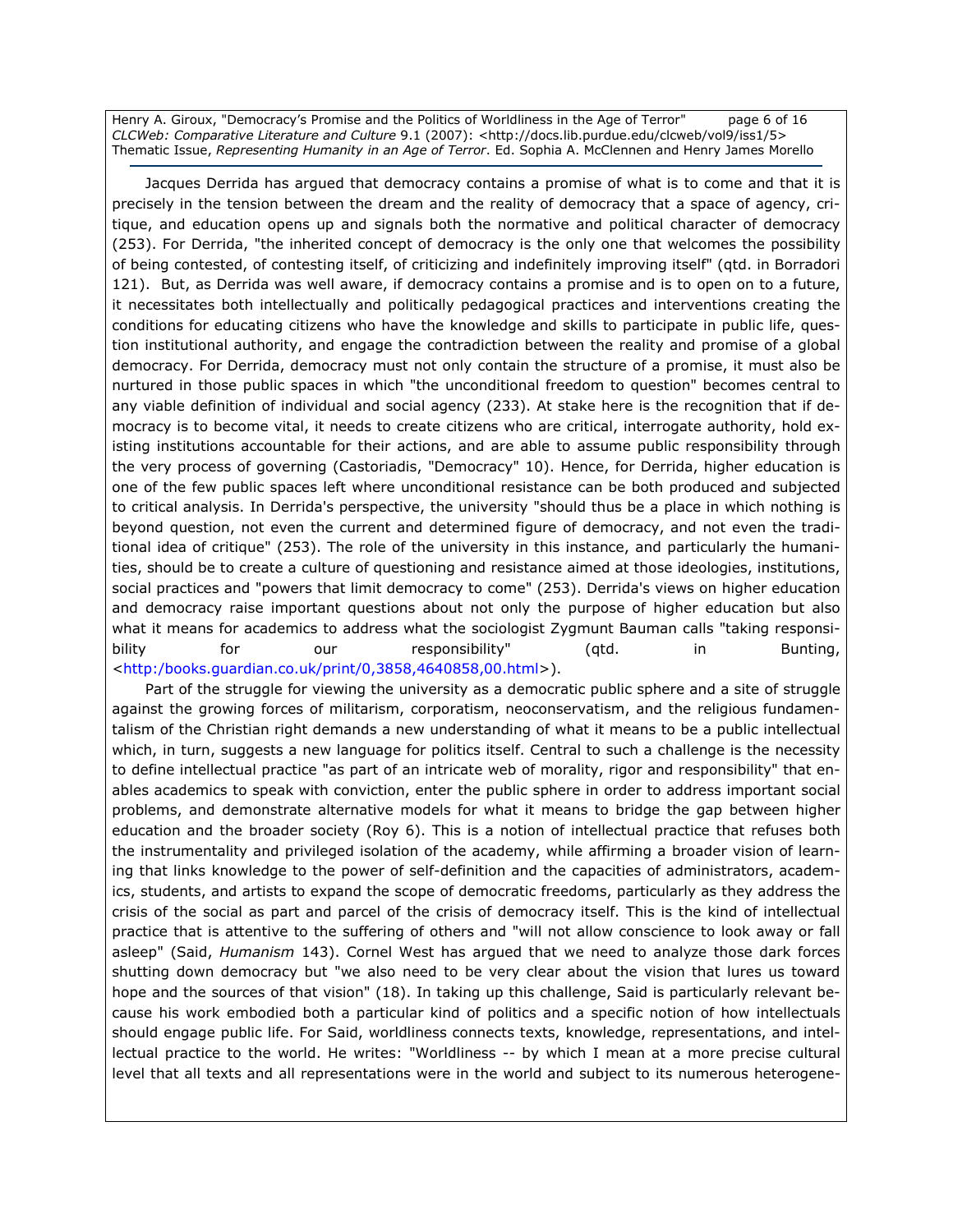Henry A. Giroux, "Democracy's Promise and the Politics of Worldliness in the Age of Terror" page 7 of 16 CLCWeb: Comparative Literature and Culture 9.1 (2007): <http://docs.lib.purdue.edu/clcweb/vol9/iss1/5> Thematic Issue, Representing Humanity in an Age of Terror. Ed. Sophia A. McClennen and Henry James Morello

ous realities -- assured contamination and involvement, since in all cases the history and presence of various other groups and individuals made it impossible for anyone to be free of the conditions of material existence" (Said, Humanism 48-49). Few intellectuals have done more within the last four decades to offer a politics of worldliness designed to confront the crisis of democracy under the reign of neoliberalism, neo-colonialism, and the emerging fundamentalisms throughout the world than Said, one of the most widely known, influential, and controversial public intellectuals of the latter part of the twentieth century. While known primarily as a critic of Western imperialism and a fierce advocate for the liberation of the Palestinian people, he is also widely recognized for his important contributions as a scholar whose work has had an enormous impact on a variety of individuals, groups, and social movements. His importance as a cultural theorist and engaged intellectual is evident in his pathbreaking work on culture, power, history, literary theory, and imperialism. Not only is Said allegedly responsible for the founding of such academic genres as postcolonial studies and colonial discourse analysis, his work has also had an enormous influence on a wide range of other disciplines as well as on an array of academics and cultural workers, including visual artists, museum curators, film-makers, anthropologists, and historians. He is one of the few academics whose voice and work addressed with equal ease a variety of specialized and general audiences within a global public sphere. While he was always clear, he was never simplistic, and he managed throughout the course of his forty-year career to provide theoretical discourses and critical vocabularies that enabled a range of academics and activists within a variety of disciplines and public spaces not only to speak truth to power and write against the historical narratives fashioned by ruling classes and groups, but also to reclaim a politics in which matters of power, agency, resistance, and collective struggle became paramount.

 A controversial and courageous public intellectual, Said provided an important model for what it meant to combine scholarship and commitment. And in doing so, he did not shy away from the difficult theoretical and political task of trying to understand how the current elements of authoritarianism in changing historical contexts could be addressed and resisted. Said recognized that the newer models of authoritarianism, with their drive towards absolute power and the relentless repression of dissent, were taking different forms from those twentieth-century regimes of terror that marked the former Soviet Union, Nazi Germany, and fascist Italy. Proto-fascism in the new millennium was now emerging under the banner of free-market fundamentalism, a reckless unilateralism in foreign affairs, an embrace of right-wing Christian evangelicalism, a neoliberal assault on the welfare state, and the corporate control of a mass media, now reduced largely to a benign, if not sometimes cranky, adjunct of corporate and government interests. The war on terrorism, Said rightly recognized, had become a rationale for a war on democracy, unleashing both material and symbolic violence at home and abroad on any movement fighting for the right to justice, liberty, and equality, and especially for the rights of the Palestinians to an independent state. Attentive to how the university and other dominant sites of power constructed historical narratives, Said urged generations of students to take seriously the narrativizing of political culture as a central feature of modern politics. His now legendary works Orientalism and Culture and Imperialism probed deeply into questions concerning who controls the economic, political, and pedagogical conditions for telling historical narratives, which agents produce such stories, how such stories become part of the fabric of commonsense, and what it might mean for scholars/activists to seriously engage the recognition that struggles over culture are also struggles over meaning, identity, power, inclusion, and the future. Of course, such interventions reap no rewards from established powers, and his own work was constantly policed and dismissed as either anti-American or anti-Semitic.

In what follows, I connect Derrida's project of addressing the promise of democracy to Said's no-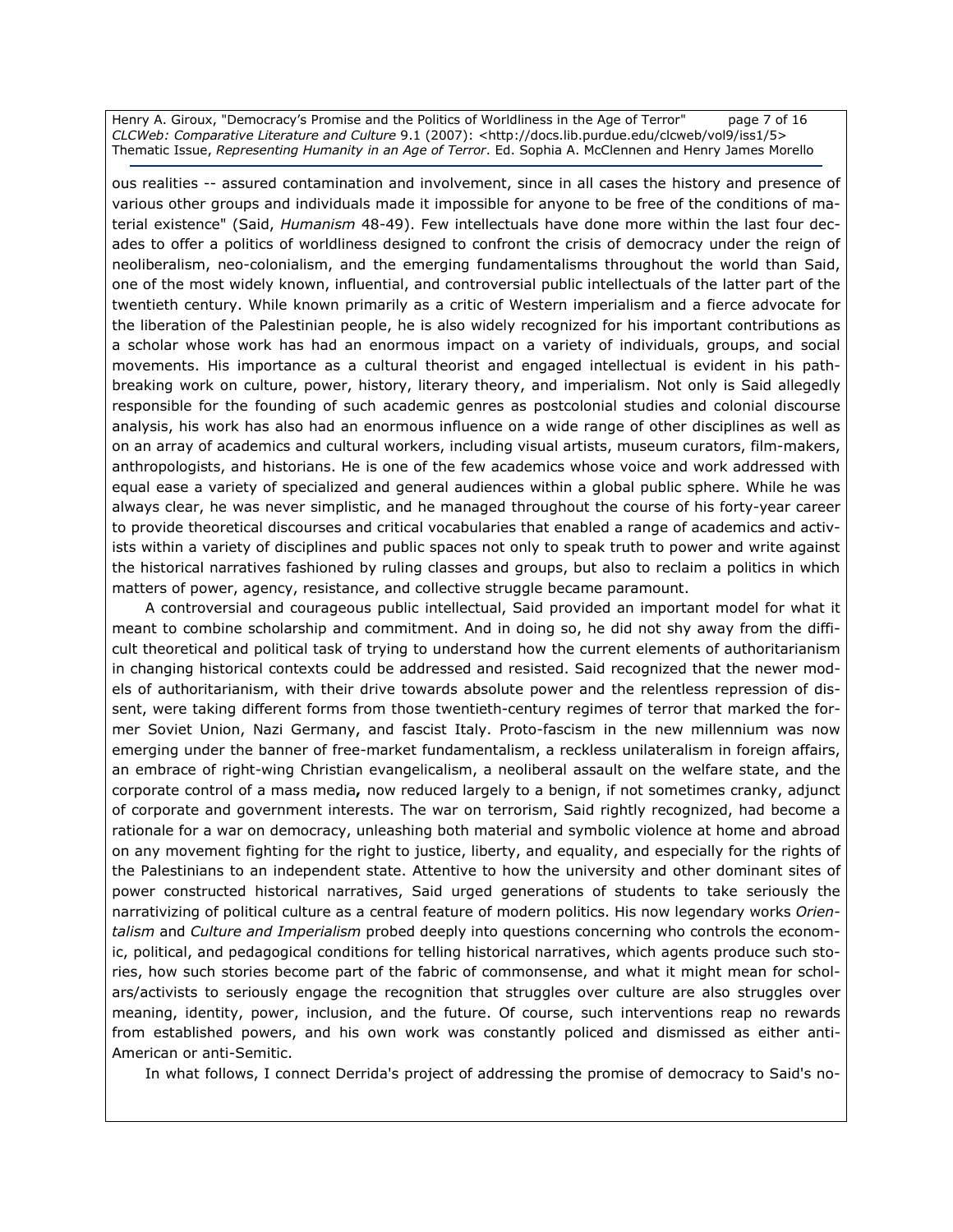Henry A. Giroux, "Democracy's Promise and the Politics of Worldliness in the Age of Terror" page 8 of 16 CLCWeb: Comparative Literature and Culture 9.1 (2007): <http://docs.lib.purdue.edu/clcweb/vol9/iss1/5> Thematic Issue, Representing Humanity in an Age of Terror. Ed. Sophia A. McClennen and Henry James Morello

tion of worldliness, particularly as he develops it through his concept of wakefulness, and how it both shapes his important consideration of academics as oppositional public intellectuals and his related emphasis on cultural pedagogy and cultural politics (see Giroux, Against the New Authoritarianism). I begin with a passage that I think offers a key to the ethical and political force of much of his writing. This selection is taken from his 1999 memoir, Out of Place, which describes the last few months of his mother's life in a New York hospital and the difficult time she had falling to sleep because of the cancer that was ravaging her body. Recalling this traumatic and pivotal life experience, Said's meditation moves between the existential and the insurgent, between private suffering and worldly commitment, between the seductions of a "solid self" and the reality of a contradictory, questioning, restless, and at times, uneasy sense of identity. He writes:

Help me to sleep, Edward,' she once said to me with a piteous trembling in her voice that I can still hear as I write. But then the disease spread into her brain -- and for the last six weeks she slept all the time -- my own inability to sleep may be her last legacy to me, a counter to her struggle for sleep. For me sleep is something to be gotten over as quickly as possible. I can only go to bed very late, but I am literally up at dawn. Like her I don't possess the secret of long sleep, though unlike her I have reached the point where I do not want it. For me, sleep is death, as is any diminishment in awareness. ... Sleeplessness for me is a cherished state to be desired at almost any cost; there is nothing for me as invigorating as immediately shedding the shadowy half-consciousness of a night's loss, than the early morning, reacquainting myself with or resuming what I might have lost completely a few hours earlier. I occasionally experience myself as a cluster of flowing currents. I prefer this to the idea of a solid self, the identity to which so many attach so much significance. These currents like the themes of one's life, flow along during the waking hours, and at their best, they require no reconciling, no harmonizing. They are 'off' and may be out of place, but at least they are always in motion, in time, in place, in the form of all kinds of strange combinations moving about, not necessarily forward, sometimes against each other, contrapuntally yet without one central theme. A form of freedom, I like to think, even if I am far from being totally convinced that it is. That skepticism too is one of the themes I particularly want to hold on to. With so many dissonances in my life I have learned actually to prefer being not quite right and out of place. (Said, Out of Place 294-95)

It is this sense of being awake, displaced, caught in a combination of diverse circumstances that suggests a particular notion of worldliness -- a critical and engaged interaction with the world we live in mediated by a responsibility for challenging structures of domination and for alleviating human suffering. As an ethical and political stance, worldliness rejects modes of education removed from political or social concerns, divorced from history and matters of injury and injustice. In commenting on his own investment in worldliness, Said writes: "I guess what moves me mostly is anger at injustice, an intolerance of oppression, and some fairly unoriginal ideas about freedom and knowledge" (Howe <http://www.opendemocracy.net/articles/ViewPopUpArticle.jsp?id=10&articleId=1561>). For Said, being awake becomes a central metaphor for defining the role of academics as oppositional public intellectuals, defending the university as a crucial public sphere, engaging how culture deploys power, and taking seriously the idea of human interdependence while at the same time always living on the border -- one foot in and one foot out, an exile and an insider for whom home is always a form of homelessness. As a relentless border crosser, Said embraced the idea of the "traveler" as an important metaphor for engaged intellectuals. As Stephen Howe, referencing Said, points out, "It was an image which depended not on power, but on motion, on daring to go into different worlds, use different languages, and 'understand a multiplicity of disguises, masks, and rhetorics. Travelers must suspend the claim of customary routine in order to live in new rhythms and rituals ... the traveler crosses over, traverses territory, and abandons fixed positions all the time'" (Howe <http://www.opendemocracy.net/articles/ViewPopUpArticle.jsp?id=10&articleId=1561>). And as a border intellectual and traveler, Said embodied the notion of always "being quite not right," evident by his principled critique of all forms of certainties and dogmas and his refusal to be silent in the face of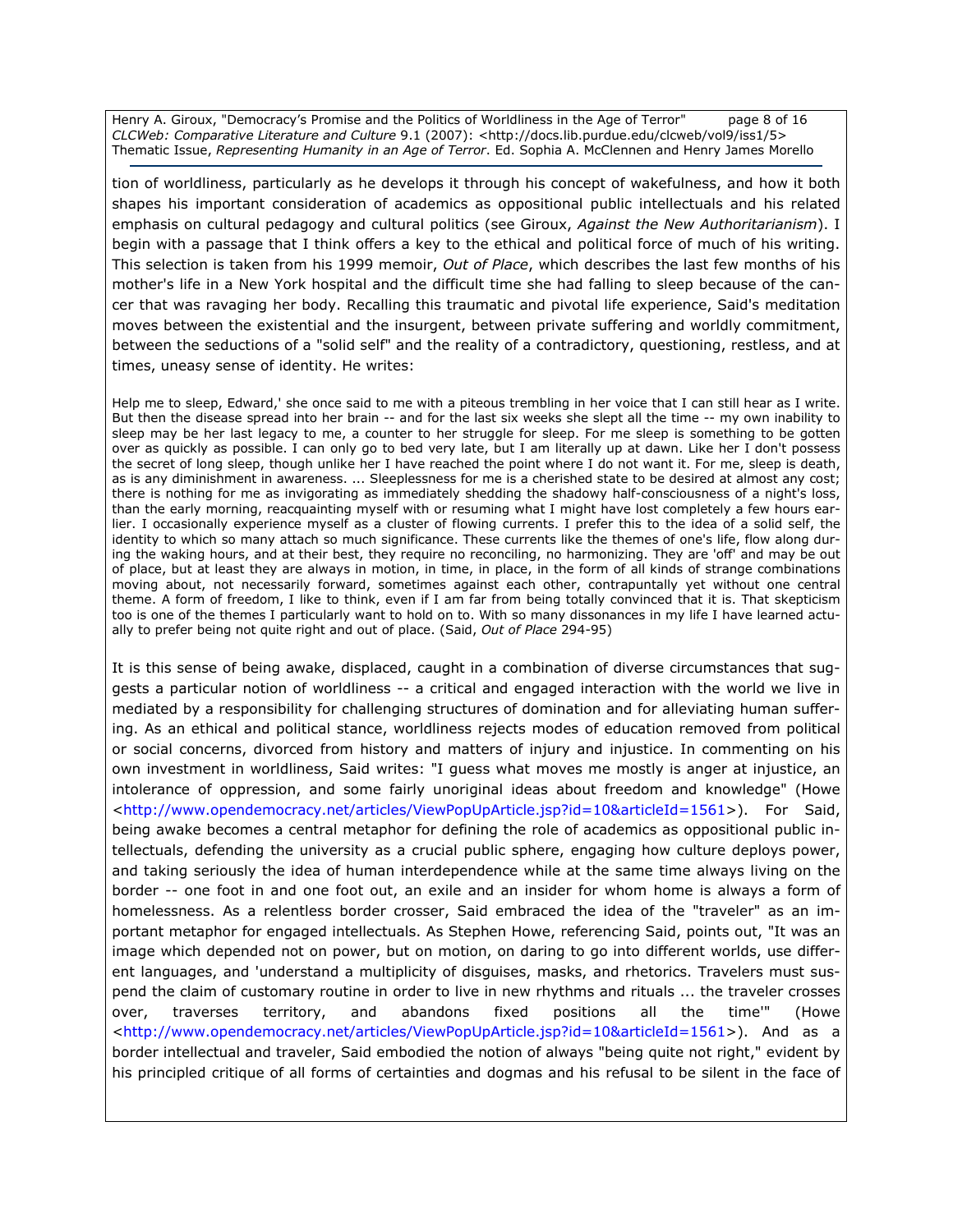Henry A. Giroux, "Democracy's Promise and the Politics of Worldliness in the Age of Terror" page 9 of 16 CLCWeb: Comparative Literature and Culture 9.1 (2007): <http://docs.lib.purdue.edu/clcweb/vol9/iss1/5> Thematic Issue, Representing Humanity in an Age of Terror. Ed. Sophia A. McClennen and Henry James Morello

human suffering at home and abroad.

 Being awake meant accepting the demands of worldliness, which implied giving voice to complex and controversial ideas in the public sphere, recognizing human injury beyond the privileged space of the academy, and using theory as a form of criticism to redress injustice (Scarry 21-31). Worldliness required not being afraid of controversy, making connections that are otherwise hidden, deflating the claims of triumphalism, bridging intellectual work and the operation of politics. Worldliness meant refusing the now popular sport of academic bashing or embracing a crude call for action at the expense of rigorous intellectual and theoretical work. On the contrary, it meant combining rigor and clarity, on the one hand, and civic courage and political commitment, on the other. Worldliness as a pedagogical construct meant using theory as a resource, recognizing the worldly space of criticism as the democratic underpinning of publicness, defining critical literacy not merely as a competency, but as an act of interpretation linked to the possibility of intervention in the world. Worldliness pointed to a kind of border literacy in the plural in which people learned to read and write from multiple positions of agency; it also was indebted to the recognition forcibly stated by Hannah Arendt that "Without a politically guaranteed public realm, freedom lacks the worldly space to make its appearance" (Arendt, Between 149).

 From the time of his own political awakening after the 1967 Arab-Israeli war, Said became increasingly a border crosser, moving between his Arab past and his New York present, mediating his fierce defense of Palestinian rights and the demands of a university position that gave him the freedom to write and teach, but which, at the same time, used its institutional power to depoliticize the politics of knowledge or, to use Said's terms, "impose silence and the normalized quiet of unseen power" (Said, "Public" 31). Said has inspired generations of intellectuals, artists, and other cultural workers to link their work with broader social issues, to connect various forms of cultural production with courage and commitment in the service of lessening human suffering and challenging the imposed silence of dominant ideas, social relations, and power. His view of the engaged public intellectual, particularly his admonition to intellectuals to function within institutions, in part, as exiles, "whose place it is publicly to raise embarrassing questions, to confront orthodoxy and dogma (rather than to produce them), to refuse to be easily co-opted by governments or corporations" (Said, Representations 11), offered models of social engagement that redefined the role of the oppositional and public intellectual. This politically charged notion of the oppositional intellectual as homeless -- in exile, and living on the border, occupying an unsutured, shifting, and fractured social space in which critique, difference, and a utopian potentiality can endure -- provided the conceptual framework for generations of educators fighting against the deadly instrumentalism and reactionary ideologies that shaped dominant educational models at the time (see Giroux, Border Crossings). Said provided many of us both in and out of the academy with a critical vocabulary for extending the meaning of politics and critical awareness. In part, he did this by illuminating the seductions of what he called the cult of professionalism with its specialized languages, its neutralizing of ideology and politics through a bogus claim to objectivism, and its sham elitism and expertise rooted in all the obvious gendered, racial, and class-specific hierarchies. He was almost ruthless in his critique of a narrow ethic of professionalism with its "quasi religious quietism" and its self-inflicted amnesia about serious socio-political issues (Hussein 302).

 For Said, the cult of professionalism separated culture, language, and knowledge from power and in doing so avoided the vocabulary for understanding and questioning how dominant authority worked through and on institutions, social relations, and individuals. Rooted in narrow specializations and thoroughly secure in their professed status as experts, many full-time academics retreated into nar-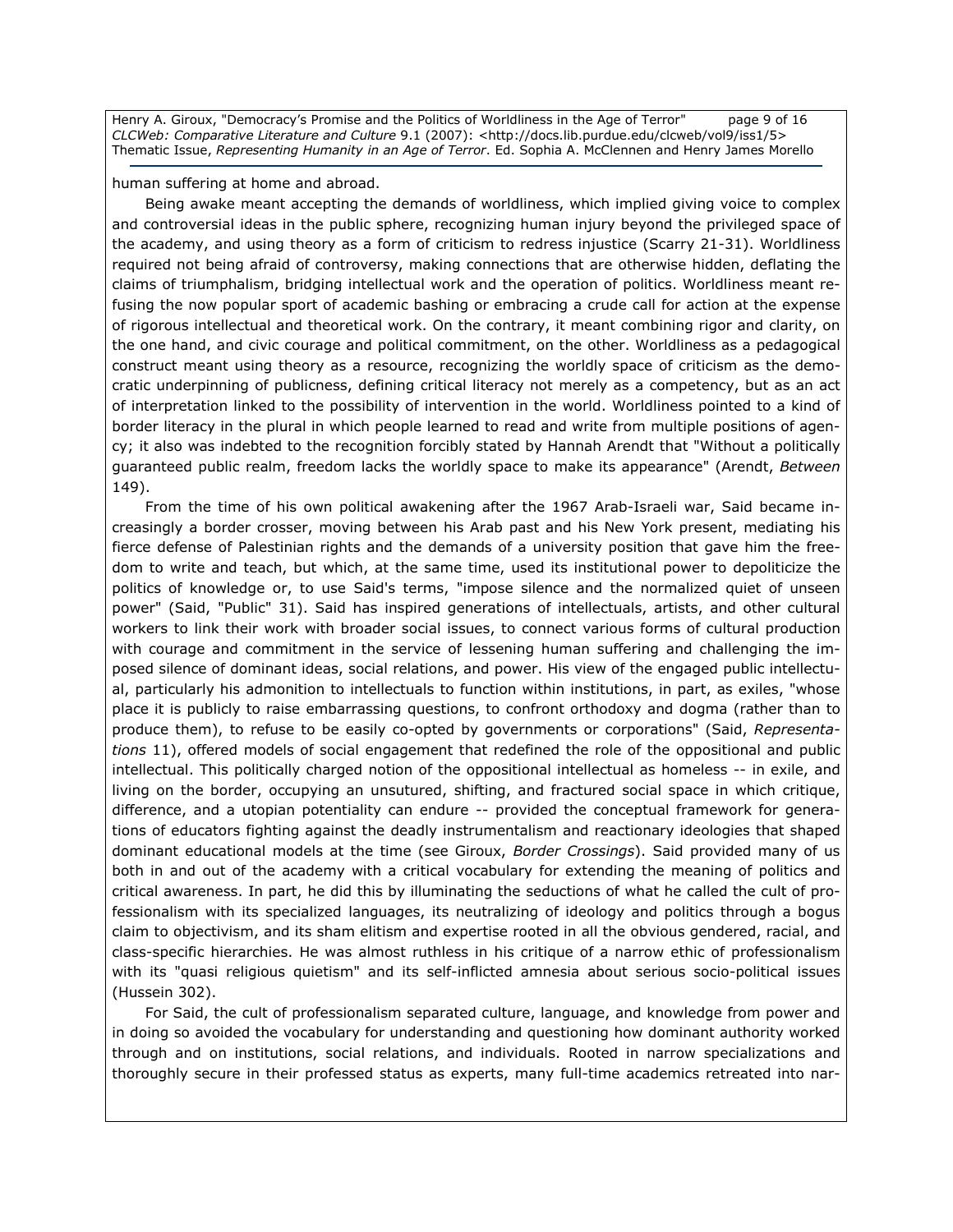Henry A. Giroux, "Democracy's Promise and the Politics of Worldliness in the Age of Terror" page 10 of 16 CLCWeb: Comparative Literature and Culture 9.1 (2007): <http://docs.lib.purdue.edu/clcweb/vol9/iss1/5> Thematic Issue, Representing Humanity in an Age of Terror. Ed. Sophia A. McClennen and Henry James Morello

row modes of scholarship that displayed little interest in how power was used in institutions and social life to include and exclude, provide the narratives of the past and present, and secure the authority to define the future (Aronowitz 53). Said was particularly critical of those intellectuals who denied the possibility of linking understanding and critique to the ability to intervene in public life. He was insistent that many intellectuals had become prisoners of their own disciplines, insulated from public life and adhering to a distorted sense of professionalism. As such, they not only undermined the space of the university as a democratic public sphere but exhibited a slightly disguised disdain for those oppositional intellectuals dedicated to locating the energy of resistance in their own teaching and cultural work. Said argued, instead, against the insularity of such positions, one that has a tendency to ignore questions of intervention and degenerate into scholasticism, formalism, or career opportunism. We can get a glimpse of how this discourse plays out politically in a New York Times op-ed article in which Stanley Fish urged academics "to just do their jobs, to keep their intellectual work within the ivory tower, and to avoid crossing," as he put it, "the boundary between academic work and partisan advocacy" so that outsiders would be less tempted to interfere. Oddly reversing one of Marx's most important ideas, Fish argues, "Our job is not to change the world, but to interpret it" (4). This is also a far cry from John Dewey's call to link education to the creation of an articulate public. In opposition to Fish's retreat from understanding education as a moral and political practice, rather than a merely contemplative one, Said's view of critical education links knowledge and learning to the performative and worldly space of action and engagement, energizing people to not only think critically about the world around them but also use their capacities as social agents to intervene in the larger social order and confront the myriad forms of symbolic, institutional, and material relations of power that shape their lives. In my view, it is precisely this connection between pedagogy and agency, knowledge and power, thought and action that must be mobilized in order to confront the current crisis of authoritarianism looming so large in the United States and elsewhere around the globe today.

 Said was especially critical of those intellectuals who slipped into a kind of professional somnambulism in which matters of theory have less to do with a conscious challenge to politics, power, and injustice than with either a deadening scholasticism or a kind of arcane cleverness -- a sort of narcotic performance in fashionable irony -- that as he put it, neither threatens anyone nor opposes anything. He was especially ill at ease with what he called the "special private languages of criticism and professionalism" and thought "it was much more important ... that people write in order to be understood than write in order to be misunderstood" (Viswanathan 176). He was extremely disheartened by the academic turn in literary theory and cultural studies towards a depoliticized postmodernism in the 1980s and he viewed such a turn as an unacceptable retreat from one of the primary obligations of politics and intellectuals, as Grant Kester explains: "to reduce the violence and hatred that have so often marked human social interaction" (Kester 152). He was extremely critical of a kind of religious model of criticism, which amounted to an "elaboration on elaboration" on sacred texts rather than a critical commentary on the power and authority that make such texts possible. But he did more than supply a language of critique; he also illustrated what it meant to link text to context, knowledge to social change, culture to power, and commitment to courage. He gave us a language for politicizing culture, theorizing politics, thinking about what it means to lead a "nonfascist" life, and recognizing ways to make the pedagogical more political. Not only did his pioneering work give us a deeper understanding of how power is deployed through culture, but he laid the foundation for making culture a central element of politics and politics a crucial feature of pedagogy, thus providing an invaluable connection between pedagogy and cultural politics. More specifically, Said made it clear that pedagogy resided not merely in schools but in the force of the wider culture and in doing so he not only expand-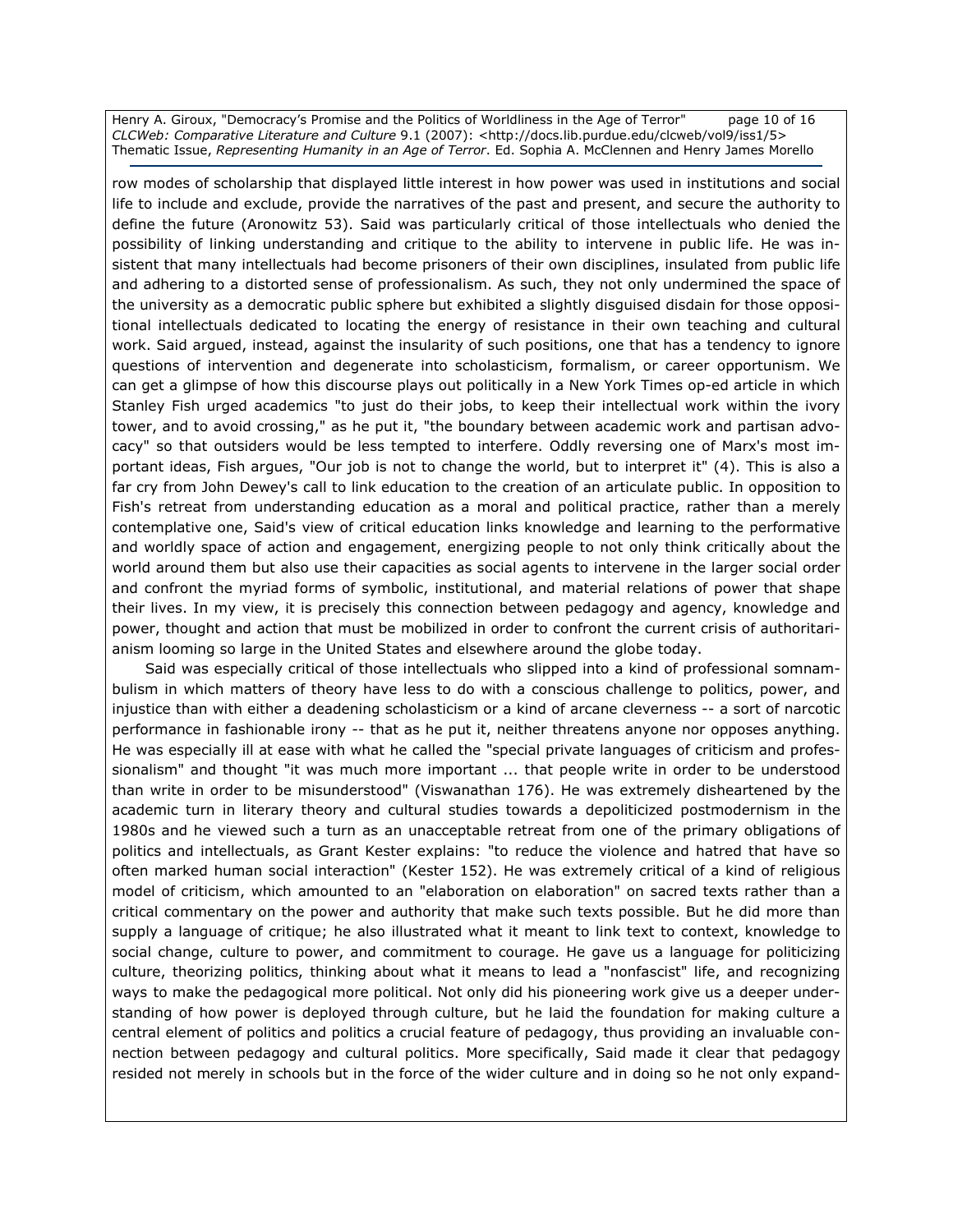Henry A. Giroux, "Democracy's Promise and the Politics of Worldliness in the Age of Terror" page 11 of 16 CLCWeb: Comparative Literature and Culture 9.1 (2007): <http://docs.lib.purdue.edu/clcweb/vol9/iss1/5> Thematic Issue, Representing Humanity in an Age of Terror. Ed. Sophia A. McClennen and Henry James Morello

ed the sites of pedagogy but the possible terrains of struggle within a vast number of public spheres. Moreover, he insisted that critical intellectuals pluralize the sites of resistance and social change. Refusing to separate learning from social change, he constantly insisted that we fail theory when we do not firmly grasp what we mean by the political, and that theorizing a politics of and for the twenty-first century was one of the most challenging issues facing the academy. He urged us to enter into a dialogue with ourselves, colleagues, and students about politics and the knowledge we seek to produce together, and to connect such knowledge to broader public spheres and issues. He argued that the role of engaged intellectuals was not to consolidate authority but to understand, interpret, and question it (Said, Representations 11). Said believed that social criticism had to be coupled with a vibrant self-criticism, a rejection of the seductive appeal of certainty, and a willingness to take up critical positions without becoming dogmatic or intractable. While he recognized the importance of identity politics, he was equally concerned with how to connect particularized notions of justice with more generalized notions of freedom. What is especially important about Said's work is his recognition that intellectuals have a special responsibility to promote a state of wakefulness by moving beyond the language of pointless denunciations. As such, he refused to view the oppressed as doomed actors or power as simply a crushing form of oppression. For Said, individuals and collectivities had to be regarded as potential agents and not simply as victims or ineffectual dreamers. It is this legacy of critique and possibility, of resistance and agency that infuses his work with concrete hope, and offers a wealth of resources to people in and out of the academy who struggle on multiple fronts against the rising forces of authoritarianism both at home and abroad. At a time when domination comes not only from the New Right and neoconservatives, but also from the religious right, Said's emphasis on secularism -- the observation that human beings make their own history -- not only reminds us of the need to fight against all those forces that relegate reason to the dustbin of history, but also to recognize the multiple sites in which a mindless appeal to scripture, divine authority, and other extra-social forms of dogmatism undermine the possibility of human agency (Said, Reflections 501). For Said, new

sites of pedagogy had to be developed and old ones used to educate existing and future generations to the value of critical thought and social engagement. Said believed that discourses of critique and crisis were always intertwined with public life and, rather than lift the activity of the contemporary critic out of the world, they firmly placed him or her in the material and political concerns of the global public sphere, one that could never be removed from the considerations of history, power, politics, and justice. And it is this linking of a healthy skepticism for what authorities say and Said's insistence on the need for human beings to make their own history that gives his notion of secular criticism such force. Of course, Said was against all fundamentalisms, religious and political, and he believed that secular criticism should always come before solidarity. Priestly fundamentalists occupy churches, mosques, synagogues, corporations, and the university, and their quasi-religious quietism -- with its appeal to either extra-social forces (such as the hidden hand of history or the market) or complex, theoretical discourses that drown out the worldliness of the text, language, and public life -- must be rejected at all costs. That Said's view of the public intellectual and secular criticism informed each other is clear in his claim that "even in the very midst of a battle in which one is unmistakably on one side against another, there should be criticism, because there must be critical consciousness if there are to be issues, problems, values, even lives to be fought for" (Said, The World 28).

 Near the end of his life, Said argued that the United States government was in the hands of a cabal, a junta "dominated by a group of military-minded neoconservatives" who pose a grave threat to world peace and global democracy (Said, Culture 167). Seymour Hersh, the Pulitzer Prize winning journalist, repeated this claim when he wrote that the United States "has been taken over by a cult of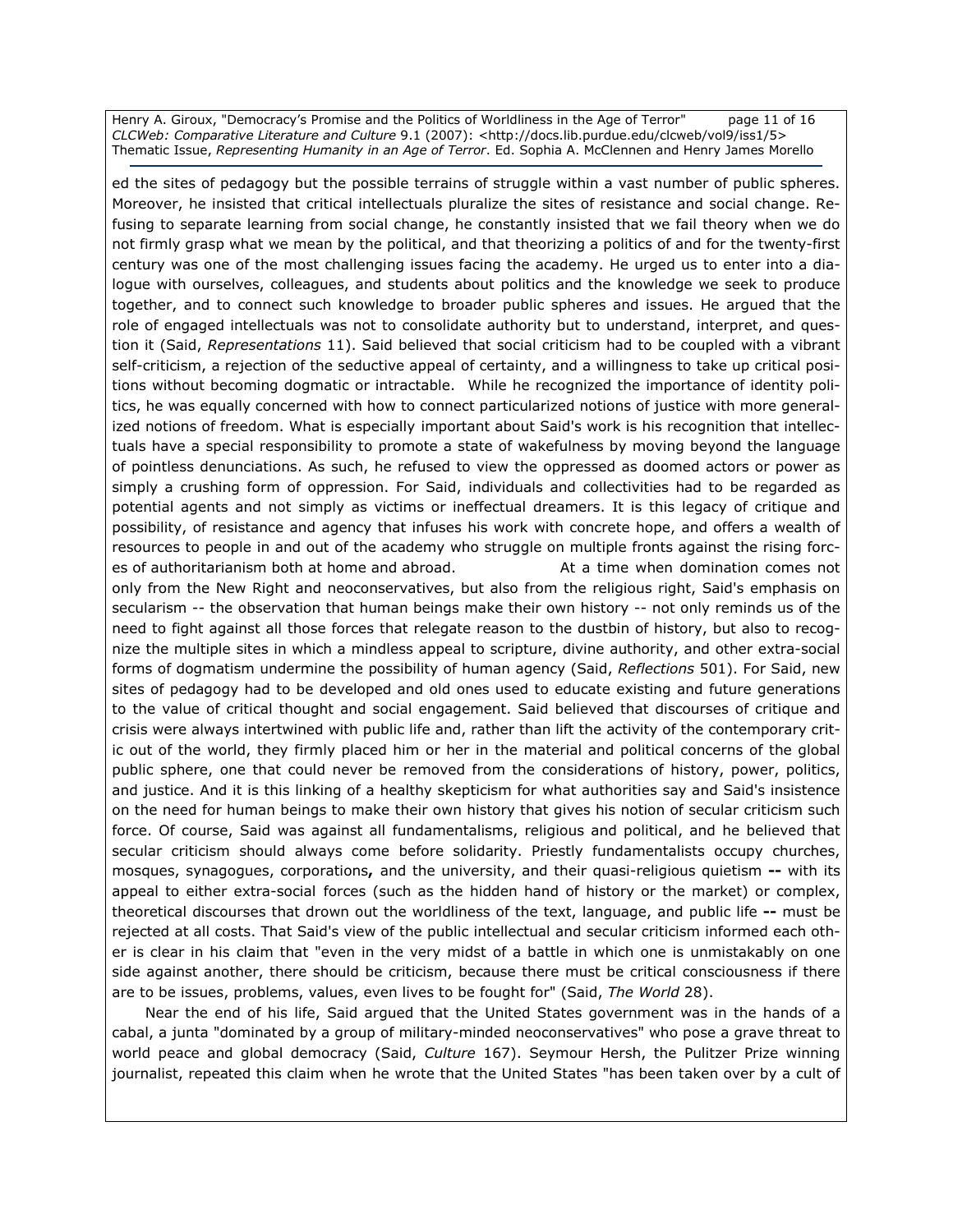Henry A. Giroux, "Democracy's Promise and the Politics of Worldliness in the Age of Terror" page 12 of 16 CLCWeb: Comparative Literature and Culture 9.1 (2007): <http://docs.lib.purdue.edu/clcweb/vol9/iss1/5> Thematic Issue, Representing Humanity in an Age of Terror. Ed. Sophia A. McClennen and Henry James Morello

8 or nine neo conservatives who have somehow grabbed the government" (Hersch <http://www.democracynow.org/article.pl?sid=05/01/26/1450204>). Former President Jimmy Carter added to such criticisms by recently calling the Bush administration "one of the worst in history" (Carter

<http://www.cbsnews.com/stories/2007/05/19/politics/main2828207.shtml?source=mostpop\_story>) . For Said, the battle over democracy was in part a struggle over the very status of politics as a critical engagement, agency as an act of intervention geared at shaping public life, and resistance as the ability to think critically and act with civic courage. He believed that every vestige of culture as a site of political struggle and civic courage was being effaced from the American landscape. He argued that such acts of symbolic violence could be seen in Laura Bush's attempt to organize a national conference of poets in ways that gave art "a decorative rather than engaged status;" it was also obvious in former Attorney General John Ashcroft's ordering that the "Spirit of Justice" statue be covered up so as to hide the view of her naked breasts, or the United Nations' willingness to cover up a reproduction of Picasso's famous anti-war painting Guernica during former Secretary of Defense Colin Powell's visit to the Security Council (Said, Culture 166). Said believed such acts of censorship provided further evidence of the fact that Americans live in a culture increasingly ruled by fear and repression, a society that has stopped questioning itself, a culture where the gap between the rich and the poor has become obscene, and where the stranglehold of the far right on government does not bode well for the environment, youth, labor, people of color, gays, or the reproductive rights of women.

 So much of what Said wrote and did with his life offers both a model and inspiration for what it means to take back politics, social agency, collective struggle, and the ability to define the future. Said recognized with great insight that academics, students, and other cultural workers had important roles to play in arousing and educating the public to think and act as active citizens in an inclusive democratic society. Most importantly, he called upon such groups to put aside their petty squabbling over identities and differences and to join together collectively in order to become part of what he called a fully awakened, worldly coalition that would be actively opposed to those forces at home and abroad who are pushing us into the age of totalitarianism lite, without anyone even complaining or, for that matter, even noticing (Said, Culture 166). Said's call for new forms of intellectual solidarity, along with his insistence that academics play a crucial role in creating new social movements, raises a host of challenges for engaging in modes of scholarship and committed struggles that cut across national boundaries and take seriously what it means to relate learning to social change and intellectual work to a fearsome sense of social responsibility. Said strongly believed that intellectuals can struggle on many fronts. This suggests not only that committed intellectuals move beyond the logocentric nature of their own research and projects, extending their concerns to more global issues, but also that they develop research centers, new scholarly methods of exchange, international foundations, and global think tanks which provide the opportunity for dialogue, scholarly traffic across national boundaries, and global institutions that can address those dominant global structures that have been put into place by neoliberalism and its attendant public relations intellectuals. Such a challenge suggests that intellectuals, artists, and other cultural workers must go beyond close analyses of historical, academic, and popular texts and engage the diachronic, economic, and political conditions through which they are produced and sustained. Said was very clear in his claim that matters of control are closely linked to issues of culture and ideology and such analyses offer an important tool in unsettling consensus and troubling dominant representations of power and everyday life.

 There is a long history of intellectuals from Antonio Gramsci to Raymond Williams to Edward Said who have understood that the forces of culture, ideology, and communication have become increas-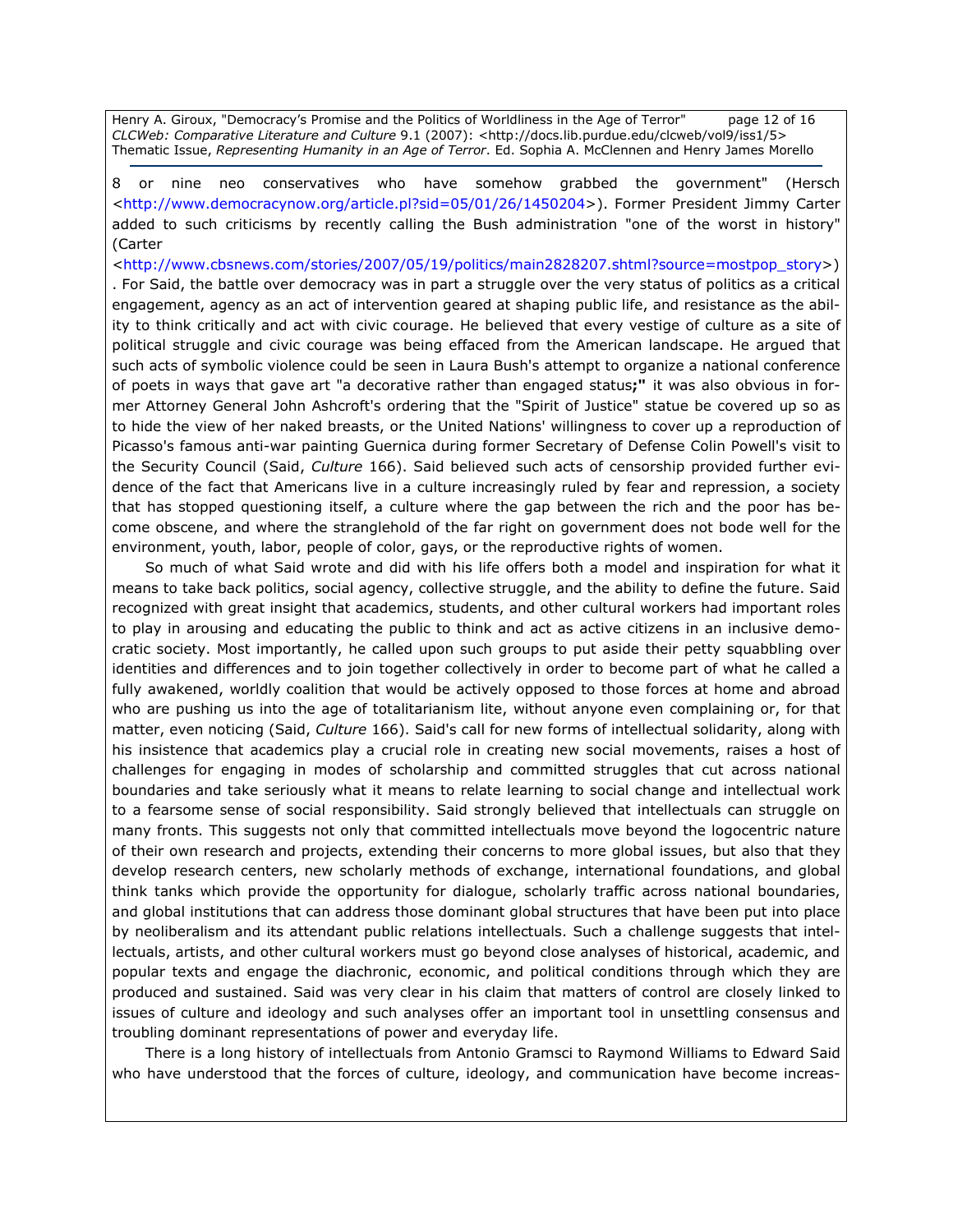Henry A. Giroux, "Democracy's Promise and the Politics of Worldliness in the Age of Terror" page 13 of 16 CLCWeb: Comparative Literature and Culture 9.1 (2007): <http://docs.lib.purdue.edu/clcweb/vol9/iss1/5> Thematic Issue, Representing Humanity in an Age of Terror. Ed. Sophia A. McClennen and Henry James Morello

ingly influential in shaping the history, space, knowledge, social practices, relations of power, and institutional structures that make up much of the global public sphere. No longer confined to narrow empirical issues, technical production, or to simply matters of taste, cultural politics has become central to understanding struggles over meaning, identity, power, and democracy itself. With the rise of new media technologies and the global reach of the highly concentrated culture industries, the breadth, scope, and impact of the educational force of culture and new modes of discursive production in shaping and prefiguring all aspects of daily life appear unprecedented. Yet, many critical intellectuals and scholars have generally ignored the larger political, cultural, and pedagogical issues that have become so central to the new media, public pedagogy, and cultural politics as they increasingly reshape information networks, policy, and politics globally. Cultural politics offers engaged academics, artists, cultural workers, and public intellectuals within the larger global sphere the opportunity to promote the development of a theory and practice of communications that examines the artistic, humanistic, scientific, technological, cultural, discursive, and political principles of culture within a loosely defined project of expanding and deepening democratic public life. This means encouraging intellectual work that views communication and the wider sphere of cultural politics as crucial terrains for understanding the relationship among democracy, media practices, and cultural production. More specifically, such work can play a vital role in arguing that matters of communication, culture, and public pedagogy are central to any notion of agency that aims to educate students to be critical thinkers, cultural producers, skilled artisans, and engaged citizens in a complex and rapidly changing global world. Rather than embracing texts or other modes of representation as either a technical or highly specialized process, the related areas of communication, culture, and public pedagogy should be approached as a moral and political practice. At stake here for public intellectuals is the important task of reigning control over the conditions of intellectual production in a variety of venues and forms in which the educational force of the culture takes root and holds a powerful grip over the stories, images, and sounds that shape people's lives throughout the globe. Such sites constitute what I call "new spheres of public pedagogy" and represent crucial locations for a cultural politics designed to wrest the arena of public debate within the field of global power away from those market forces that endlessly commodify intellectual autonomy and critical thought while appropriating or undercutting any viable work done through the collective action of critical intellectuals. Intellectuals, artists, and other cultural workers must come together from all over the world through a shared recognition that global democracy is only made possible by genuinely oppositional critical powers nourished by critical forms of education in the broadest sense.

 Said's challenge to academics, artists, and others to become oppositional intellectuals includes the demand to collectively produce scholarship across national lines that raises serious questions about what knowledges are of most worth, and what it means to claim authority in a world where the borders of knowledge, values, identities, and meaning are constantly shifting. What responsibilities do engaged academics have to young people as they develop a sense of agency, particularly in relation to the obligations of critical citizenship and public life in a radically transformed cultural and global landscape -- one marked by largely unidirectional flows of information, massive economic inequalities, and an ongoing assault on democratic public spheres? Said's legacy gains its current relevance, if not urgency, through his willingness to explore the relationship between the changing nature of culture - both as a condition for the production of knowledge and in the development of new forms of communication and knowledge -- and its value for rethinking the role of pedagogy and the importance of defining cultural workers, including artists and academics, as intellectuals willing to address some of the most urgent problems facing a broader public sphere. As many people increasingly face a world of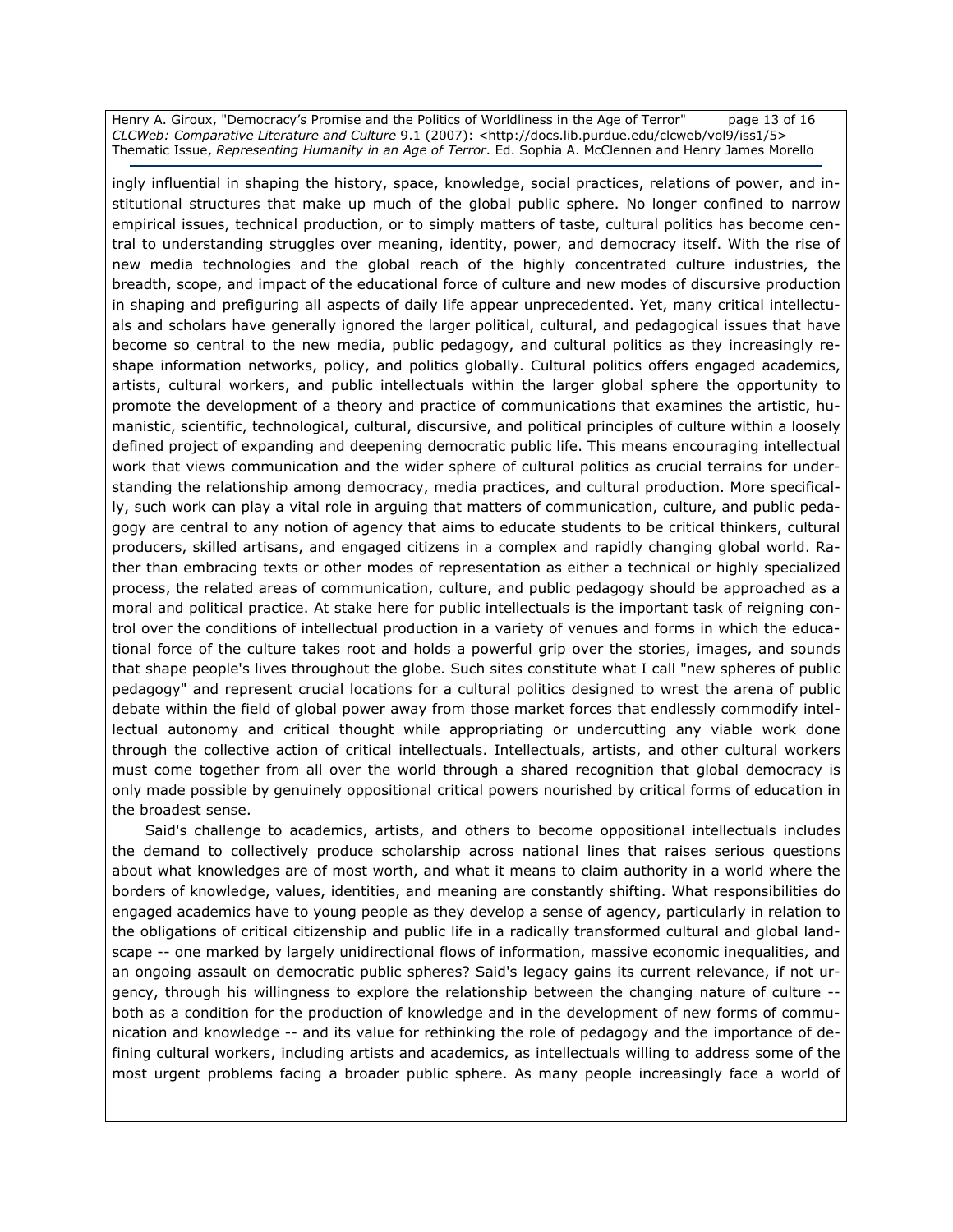Henry A. Giroux, "Democracy's Promise and the Politics of Worldliness in the Age of Terror" page 14 of 16 CLCWeb: Comparative Literature and Culture 9.1 (2007): <http://docs.lib.purdue.edu/clcweb/vol9/iss1/5> Thematic Issue, Representing Humanity in an Age of Terror. Ed. Sophia A. McClennen and Henry James Morello

growing poverty, unemployment, and diminished social opportunities, it is imperative for educators, students, and other cultural workers around the globe to develop knowledge, skills, and values necessary to address some of the most urgent questions of our time. Such a task also suggests redefining their role as border crossers who can come together to explore interdisciplinary work as a resource for better understanding the expansive role that culture plays politically and pedagogically in revising and strengthening the fabric of those institutions, values, and identities crucial to a global democracy. Derrida also insisted that intellectuals exercise courage and responsibility in standing up to violence waged against reason, freedom, and tolerance. Derrida was insistent that intellectuals engage in acts of resistance that are both intellectual and political. As he put it, "We must join forces to exert pressure and organize ripostes, and we must do so on an international scale and according to new modalities, though always by analyzing and discussing the very foundations of our responsibility, its discourses, its heritage, and its axioms" (qtd. in Borradori 126).

 Both Derrida and Said have insisted rightly that democracy demands the most concrete urgency. Of course, urgency is not only a response to the crisis of the present, increasingly shaped by the footprint of an emerging authoritarianism wielded through the anonymous presence of neoliberal capitalism and a number of other anti-democratic tendencies, but also connected to the future that we make available to the next generation of young people. How much longer can we allow the promise of democracy to be tainted by its reality? Making pedagogy and education central to the political tasks of reclaiming public space, rekindling the importance of public connectedness, and infusing civic life with the importance of a democratic worldly vision is at the heart of opposing the new authoritarianism. Hannah Arendt recognized that any viable democratic politics must address the totality of public life, refusing to withdraw from such a challenge in the face of totalitarian violence and state terrorism that are legitimated through appeals to safety, fear, and the threat of terrorism. She writes: "Terror becomes total when it becomes independent of all opposition; it rules supreme when nobody any longer stands in its way. If lawfulness is the essence of non-tyrannical government and lawlessness is the essence of tyranny, then terror is the essence of totalitarian domination" (Arendt, Totalitarianism 162). The promise of a better world cannot be found in modes of authority that lack a vision of social justice, renounce the promise of democracy, and reject the dream of a better world, offering instead of dreams the pale assurance of protection from the nightmare of an all-embracing terrorism. Against this stripped down legitimation of authority is the promise of public spheres that in their diverse forms, sites, and content offer pedagogical and political possibilities for strengthening the social bonds of democracy, new spaces from which to cultivate the capacities for critical modes of individual and social agency, and crucial opportunities to form alliances to collectively struggle for a biopolitics that expands the scope of vision, operations of democracy, and the range of democratic institutions -- that is, a biopolitics that fights against the terrors of totalitarianism. Such spheres are about more than legal rights guaranteeing freedom of speech; they are also sites that demand a certain kind of citizen informed by particular forms of education, a citizen whose education provides the essential conditions for democratic public spheres to flourish. Cornelius Castoriadis, the great philosopher of democracy, argues that if public space is not to be experienced as a private affair, but as a vibrant sphere in which people experience and learn how to participate in and shape public life, it must be shaped through an education that provides the decisive traits of critical reflection, courage, and responsibility, all of which connect the fate of each individual to the fate of others, the planet, and global democracy (see Castoriadis, "The Greek Polis"). To confront the "dark times" in which we live, artists, cultural workers, youth, and educators need to create new discourses of understanding and criticism, but also offer up a vision of hope that creates the conditions for multiple collective and global struggles that refuse to use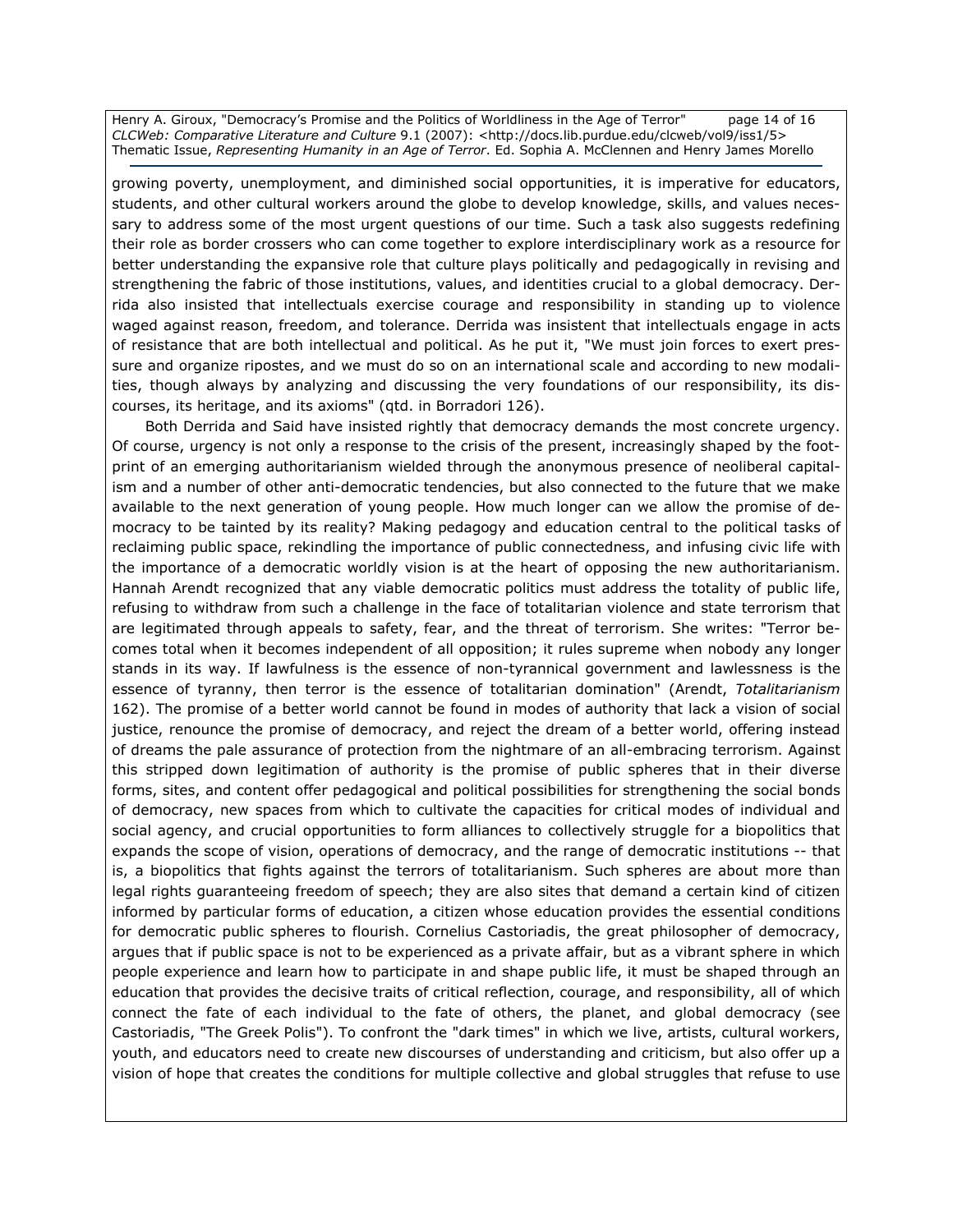Henry A. Giroux, "Democracy's Promise and the Politics of Worldliness in the Age of Terror" page 15 of 16 CLCWeb: Comparative Literature and Culture 9.1 (2007): <http://docs.lib.purdue.edu/clcweb/vol9/iss1/5> Thematic Issue, Representing Humanity in an Age of Terror. Ed. Sophia A. McClennen and Henry James Morello

politics as an act of war and markets as the measure of democracy. Making human beings superfluous is the essence of totalitarianism, and democracy is the antidote in urgent need of being reclaimed. Democracy's promise demands more justice, more hospitality, more struggle, not less. Democracy is more than an event and ritual, it is a site of struggle whose outcome is always uncertain but whose future should never remain in doubt.

#### Works Cited

Arendt, Hannah. Between Past and Future: Eight Exercises in Political Thought. New York: Penguin, 1977. Arendt, Hannah. Totalitarianism: Part Three of the Origins of Totalitarianism. New York: Harcourt, 1976. Aronowitz, Stanley. How Class Works: Power and Social Movement. New Haven: Yale UP, 2003.<br>Associated Press. "Carter Admin. Is Worst in History." CBS News (19

Associated Press. "Carter Admin. Is Worst in History." CBS News (19 April 2007): <http://www.cbsnews.com/stories/2007/05/19/politics/main2828207.shtml?source=mostpop\_story>.

- Borradori, Giovanna. Philosophy in a Time of Terror: Dialogues with Jurgen Habermas and Jacques Derrida. Chicago: U of Chicago P, 2003.
- Bunting, Madeline. "Passion and Pessimism." *The Guardian* (5 April 2003): <http:/books.guardian.co.uk/print/0,3858,4640858,00.html>.

Castoriadis, Cornelius. "Democracy as Procedure and Democracy as Regime." Constellations 4.1 (1997): 1-18.

Castoriadis, Cornelius. "The Greek Polis and the Creation of Democracy." Philosophy, Politics, Autonomy: Essays in Political Philosophy. Ed. David Ames Curtis. New York: Oxford UP, 1991. 81-123.

Derrida, Jacques. "The Future of the Profession or the Unconditional University." Derrida Down Under. Ed. Laurence Simmons and Heather Worth. Auckland: Dunmore P, 2001. 237-47.

Fish, Stanley. "Why We Built the Ivory Tower." New York Times (21 May 2004): <http://www.physics.ohiostate.edu/~wilkins/osu\_and\_ohio/21FISH.html>.

Fogg, Piper. "Independent Alumni Group Offers \$100 Bounties to UCLA Students Who Ferret Out Classroom Bias." The Chronicle of Higher Education (19 January 2005): <http://chronicle.com/daily/2006/01/2006011904n.htm>.

"Forum: A Chilly Climate on the Campuses." Chronicle of Higher Education (9 September 2005): B7-B13.

Friedman, Thomas. "Giving the Hatemongers No Place to Hide." New York Times (22 July 2005): <http://www.nytimes.com/2005/07/22/opinion/22friedman.html?ex=1279684800&en=17fb5beb19b09d86&e i=5090&partner=rssuserland&emc=rss>.

Giroux, Henry A. The University in Chains: Confronting the Military-Industrial-Academic Complex. Boulder: Paradigm, 2007.

Giroux, Henry A. Against the New Authoritarianism. Winnipeg: Arbeiter Ring Publishers, 2005.

Giroux, Henry A. Border Crossings: Cultural Workers and the Politics of Education. New York: Routledge, 1992.

Giroux, Henry A., and Susan Searls Giroux. Take Back Higher Education. New York: Palgrave, 2005.

Hardt, Michael, and Antonio Negri. Multitude: War and Democracy in the Age of Empire. New York: Penguin, 2004. Hersh, Seymour. "We've Been Taken Over by a Cult." Democracy Now (26 January 2005): <http://www.democracynow.org/article.pl?sid=05/01/26/1450204>.

Howe, Stephen. "Edward Said: The Traveler and the Exile." Open Democracy (2 October 2003): <http://www.opendemocracy.net/articles/ViewPopUpArticle.jsp?id=10&articleId=1561>.

Horowitz, David. The Professors: The 101 Most Dangerous Academics in America. New York: Regnery, 2006.

Hussein, Abdirahman. Edward Said: Criticism and Society. New York: Verso, 2004.

Kester, Grant. Conversation Pieces. Berkeley: U of California P, 2004.

Mbembe, Achille. "Necropolitics." Trans. Libby Meintjes. Public Culture 15.1 (2003): 11- 40.

Paik, A. Naomi. "Education and Empire, Old and New." Unpublished paper. Hamilton: McMaster U, 2005.

Rich, Frank. "I Saw Jackie Mason Kissing Santa Claus." New York Times (5 December 2005): n.p.

Roy, Arundhati. Power Politics. Cambridge: South End P, 2001.

Said, Edward. Humanism and Democratic Criticism. New York: Columbia UP, 2004.

Said, Edward. Culture and Resistance: Interviews with David Barsamian. Cambridge: South End P, 2003.

Said, Edward. "The Public Role of Writers and Intellectuals." The Nation (1 October 2001): <http://www.thenation.com/doc/20010917/essay>.

Said, Edward. Reflections on Exile and Other Essays. Cambridge: Harvard UP, 2000.

Said, Edward. Out of Place: A Memoir. New York: Knopf, 1999.

- Said, Edward. Representations of the Intellectual: The 1993 Reith Lectures. New York: Pantheon Books, 1994.
- Said, Edward. The World, the Text and the Critic. Cambridge: Harvard UP, 1983.